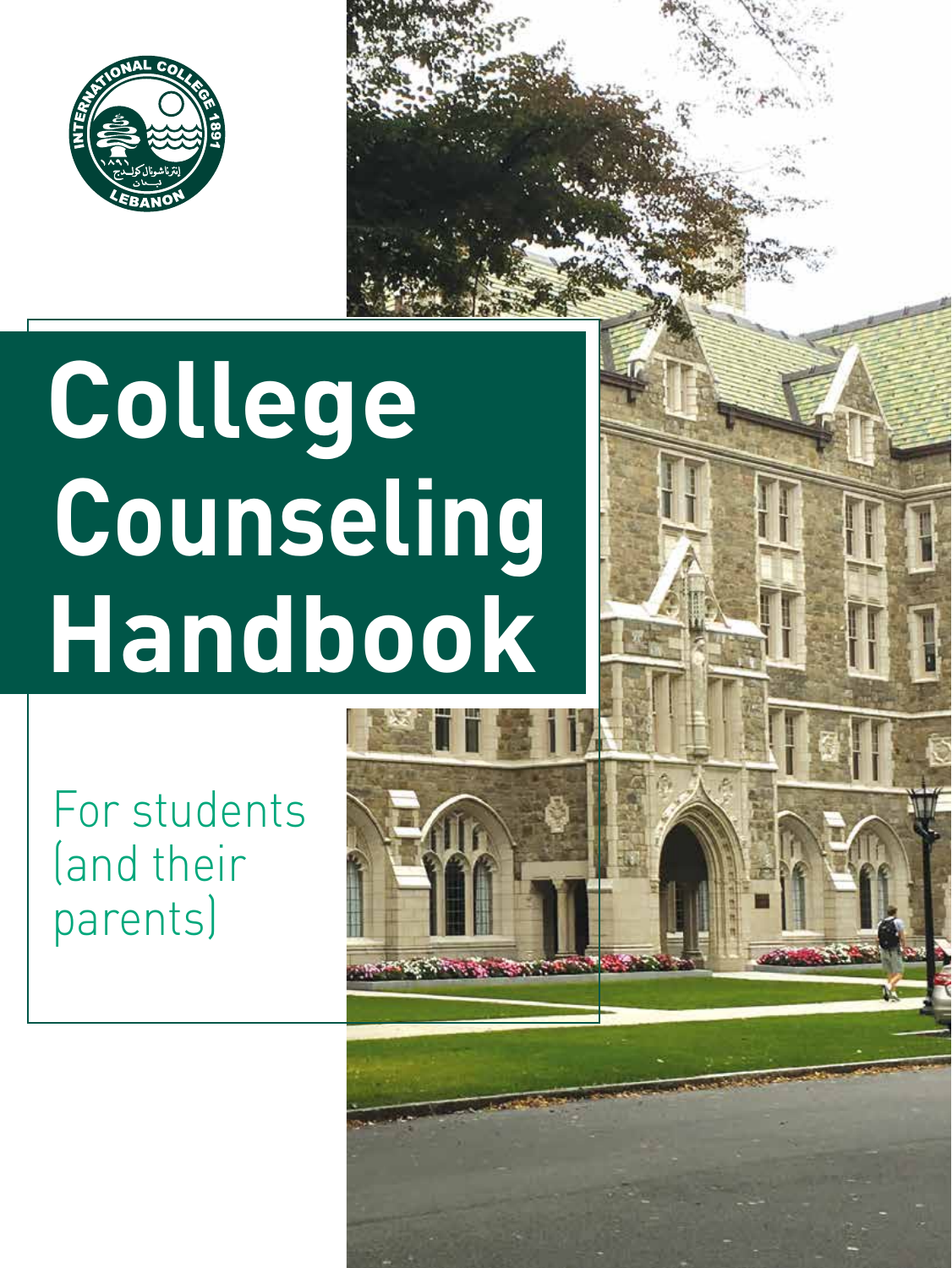## **Table of Contents**



**The dates mentioned in this document may vary slightly from year to year. The college counseling office (CC0) will update all information on the IC website.**

|                                                                         | 2              |
|-------------------------------------------------------------------------|----------------|
|                                                                         | 3              |
|                                                                         | $\overline{4}$ |
|                                                                         | 7              |
|                                                                         |                |
|                                                                         | 9              |
| Tests Needed for Applications <b>Elections</b> 2008 2014 2016 2017 2018 |                |
|                                                                         |                |
|                                                                         |                |
| Writing the College Essay (US) and Personal Statement (UK)  11          |                |
|                                                                         |                |
|                                                                         |                |
|                                                                         |                |
|                                                                         |                |
|                                                                         |                |
|                                                                         |                |
|                                                                         |                |
|                                                                         |                |
|                                                                         |                |
|                                                                         |                |
|                                                                         |                |
|                                                                         |                |
|                                                                         |                |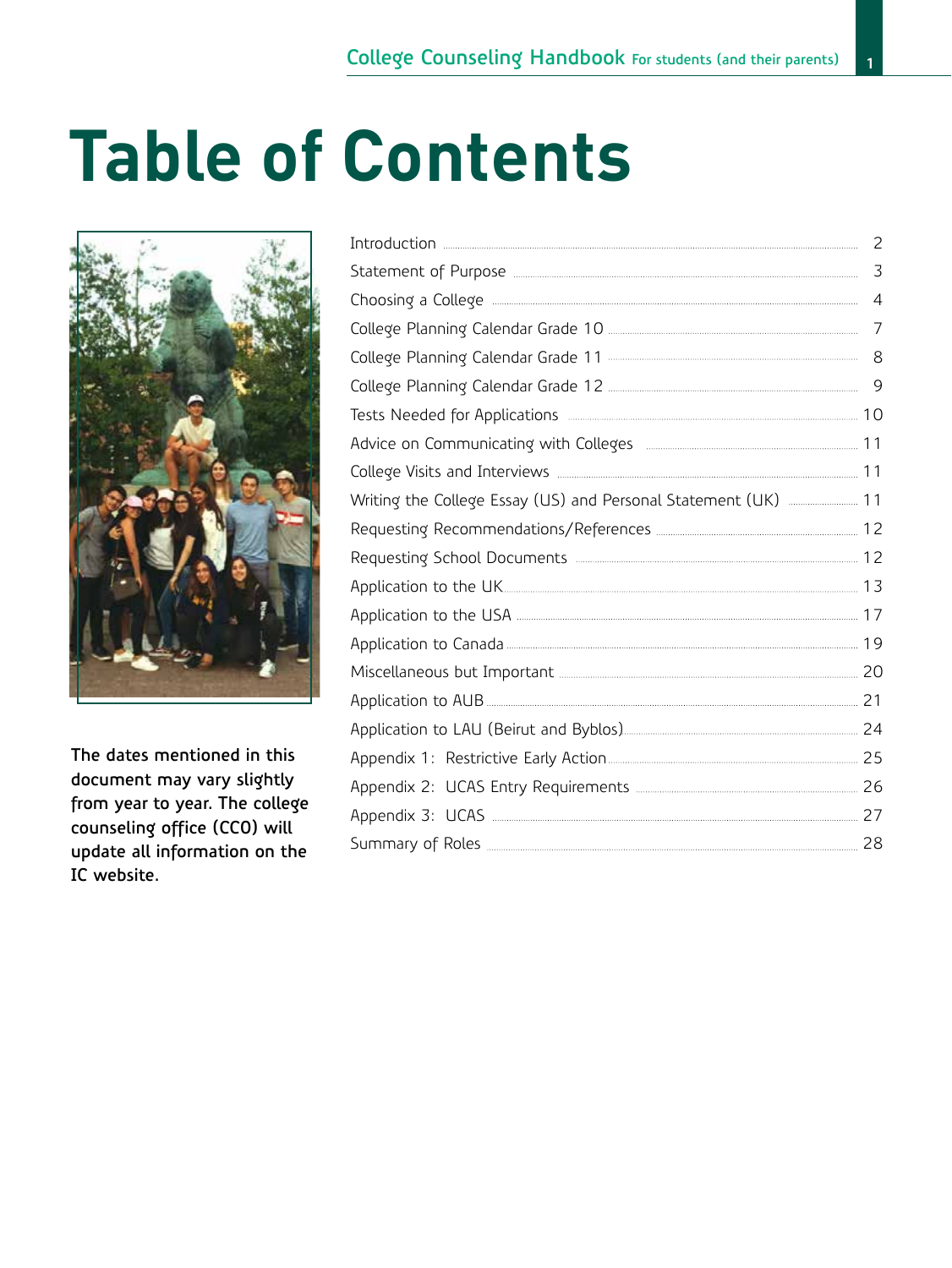## **Introduction**

This handbook was written for the student-applicant but hopefully will be shared by parents.

The college application process is a journey; it needs to begin at the start of Secondary School. Too often families wait until the applicant is starting Grade 12.

It is our belief that the application process requires close communication between student/parent/counselor (and that all parties should approach their roles with an open mind, a sense of adventure, and wisdom), but that the main actor on the stage/ screen is the student. He/she should be proactive in the process and not rely on others to go through the process on his/her behalf.

The applications to local universities (LAU, USJ, AUB, NDU, etc.) are rather straightforward, but an increasing number of students are considering other options, mainly to the USA, Canada, and the UK. Those applications are more complicated and very different from one another. Each chapter of this handbook will deal with the different steps in the application processes.



**Please do not hesitate to contact the college counselor with your questions or concerns**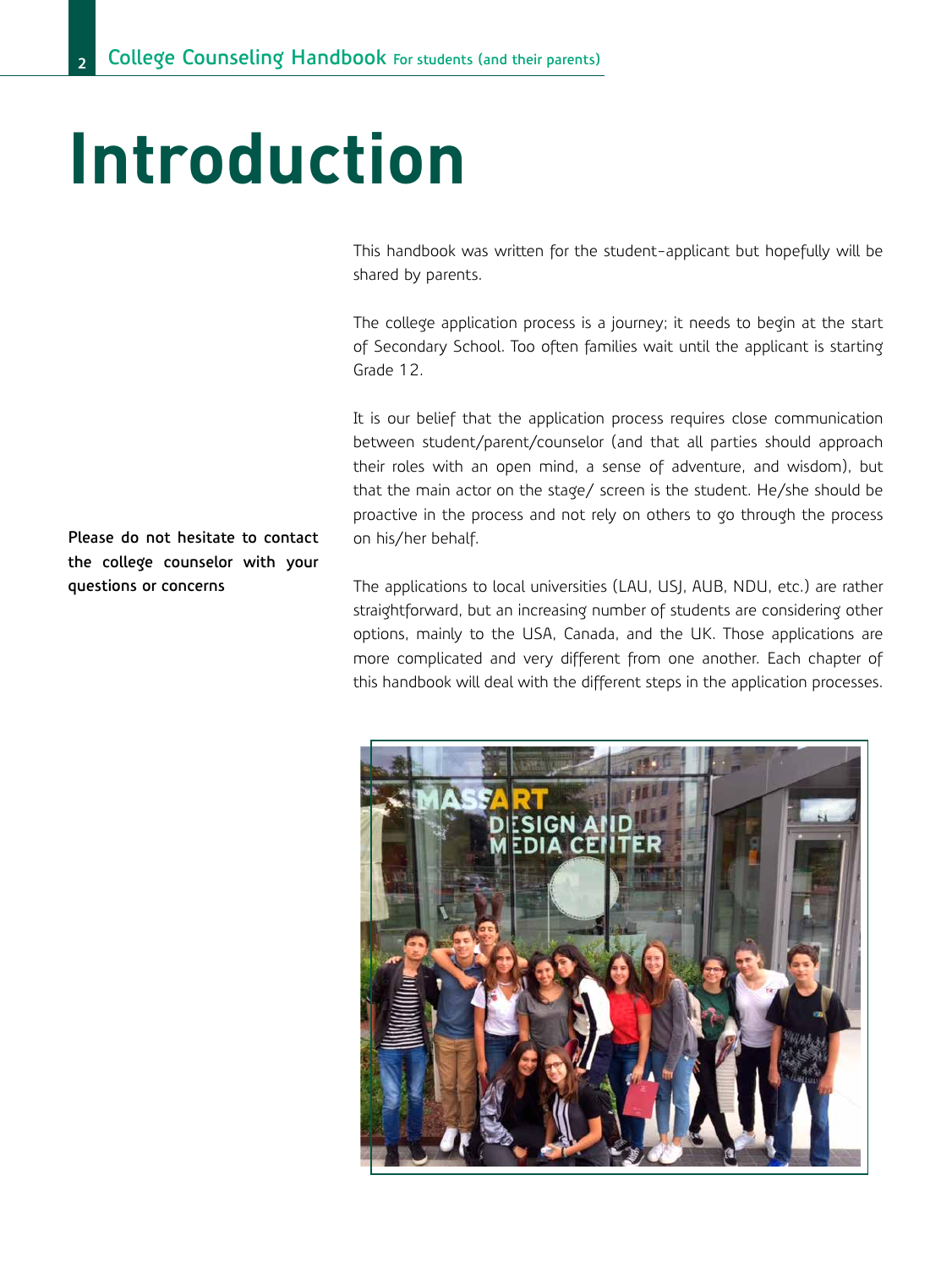## **Statement of Purpose**

**The college process presents an opportunity for personal growth, self-reflection, and self-discovery. We seek to provide you with the tools you will need to navigate the different pathways of college admissions. While the outcomes are important, we believe that college admission is one of discovering good matches between students and colleges. This is your personal journey; to deprive you of this is to deprive you of an opportunity for growth. Our role is therefore to support and guide you and your families as you engage in this sometimes-daunting process.**

**Please keep the CCO informed about all your applications, recommenders, answers from the universities, and if any external counselors are being consulted.**

#### **This is done in several ways:**

- 1. Orientation sessions for students in Grades 10, 11, and 12
- 2. Assemblies for parents of Grades 10, 11, and 12
- 3. Visits from local and foreign college representatives
- 4. Professionals from various fields of expertise addressing students
- 5. Career guidance forums
- 6. Individual appointments with parents
- 7. Individual appointments with students
- 8. Personal messages sent by the college counselor
- 9. Website calendar and announcements

#### **Some of the Answers You Will Find in This Handbook**

- 1. Who needs to take the SAT, SAT Subject Tests, IELTS, and/or TOEFL?
- 2. Which universities require transcripts? Predicted grades? References?
- 3. What is the difference between a reference (UK) and a letter of recommendation (US)? A college essay (US) and a personal statement (UK)?
- 4. What does the diploma I hold qualify me for? How many years do I need?
- 5. Am I considered an international applicant?

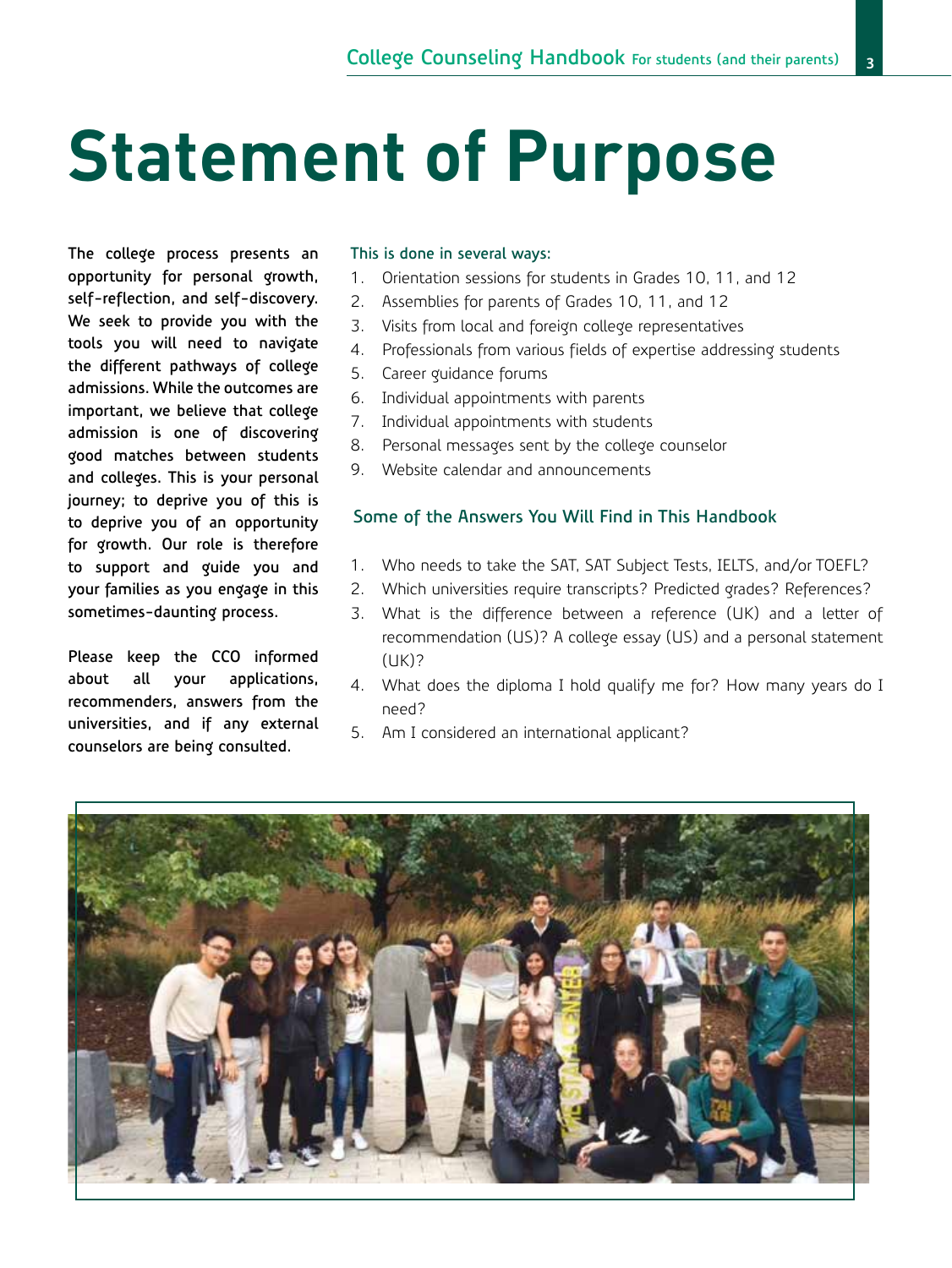# **Choosing a College**

### **THERE IS NO SUCH THING AS A PERFECT COLLEGE!**

**There is only a reasonably perfect match between you and one or more colleges.**

**There are literally thousands of educational institutions around the world. Some of you may have no doubt that you want to apply to LAU or AUB, the more popular choices locally, but other my want to explore others options. Remember that there is no perfect university. Even MIT and Oxford are not "perfect." There is only the most suitable match between you and the college.**



#### **The first questions are:**

- Do I want to apply to a local university or to a university abroad?
- What is the difference between the various colleges and their requirements?
- Have I included my parents in my explorations?
- What is the best match for me (my interests, my abilities, my qualifications)?

This last question is the trickiest one. Some of these ideas might help you decide:

- 1. Do your ambitions lead you to a particular career path?
- 2. Do you want an American style liberal arts education or a British, much more focused one in the UK?
- 3. What are your academic interests? (Which courses did you excel in? Which did you enjoy the most? Which were the most difficult ones? What field would you like lo learn about that was not available to you in high school?)
- 4. What do you choose to learn when you are given the opportunity to learn on your own? (What research did you enjoy doing? What projects did you learn the most from? What activities or community services projects did you find most satisfying?).
- 5. Is your academic record an accurate measure of your ability and potential?
- 6. What were some of the academic challenges you had to face?
- 7. Do you do better in small, closed groups or large, unrestricted ones? How do you feel abut being in a class of 400 students? 10-15? What is the average class size?
- 8. Do professors in the universities you are considering devote time to meeting with students? Will you be assigned an advisor?
- 9. How do you respond to pressure and/or competition? How do you react to failure, disappointment, or criticism?
- 10. Are you able to function if you are ignored or do you need recognition and acknowledgement to perform well?
- 11. What to you is the most important aspect of university life? What are you looking forward to most? What worries you most?
- 12. What degree of academic challenges is the best suited for you? Are you ready to sacrifice fun and a social life if necessary?
- 13. How uncomfortable are you in facing people who hold views or lifestyles that are radically different from your own?
- 14. Where do you fall on the spectrum ranging from preferring a social environment with clearly defined regulations and expectations to one maximizing personal freedom and individual responsibility
- 15. Does the college give you the liberty of choosing your roommate?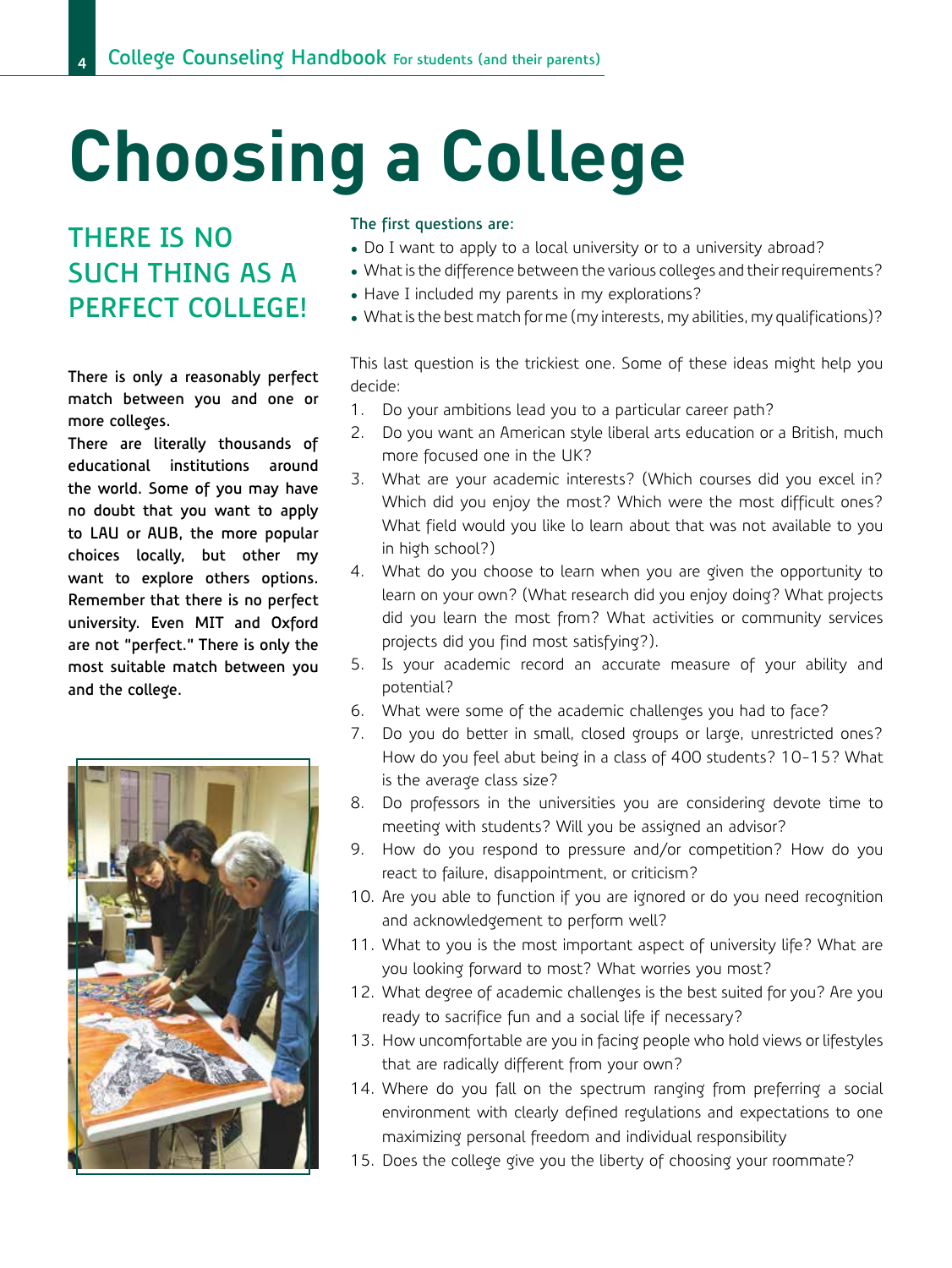# Choosing a College

- 16. What kinds of religious, cultural, or special interest opportunities exist here?
- 17. How competitive are the athletic/ music programs/ art/ theater programs?
- 18. Does the university offer unusual or uncommon majors unavailable elsewhere?
- 19. What kind of surroundings is essential to your well-being? Think in terms of physical climate, urban or rural, localized campus or scattered?

**Do not limit yourself to only one college. Apply to two if you are applying locally and more if you are applying abroad: 5 for the UK and 3-10 in the USA. Last but not least, have you chosen colleges that match your qualifications and abilities?**



| No. of Years for a Bachelor's Degree (details available upon request) |                               |                          |                                 |                                                |
|-----------------------------------------------------------------------|-------------------------------|--------------------------|---------------------------------|------------------------------------------------|
| Institution/<br>Country                                               | Lebanese<br>Bac<br>Diploma    | French<br>Bac<br>Diploma | International<br>Bac<br>Diploma | <b>College Prep</b><br>Program<br>(IC Diploma) |
| AUB/LAU                                                               | 3                             | 3                        | 3                               | 4                                              |
| <b>USA</b>                                                            | 4                             |                          | 4                               | 4                                              |
| <b>UK</b>                                                             | 4                             | 3                        | 3                               | 4                                              |
| Canada                                                                | 4                             | $-3-4$                   | $3 - 4$                         | 4                                              |
| <b>Other</b>                                                          | It depends; check for details |                          |                                 |                                                |

#### **So… How do you choose which ones to apply to?**

**1. Make a list** of all the ones you might be interested (see the college counselor for guidance)

**2. Narrow down your list,** possibly basing yourself on some of the following factors:

- Location (geography, urban/rural, etc.)
- • Size (physical and number of students)
- Majors and variety of academic programs offered
- Special programs, such as study abroad
- Clubs and activities on campus
- Housing options
- Available facilities, such as labs, theaters and gyms

**3. Sort Your List:** Once you have a list of colleges you think you will be satisfied attending, sort it into three categories: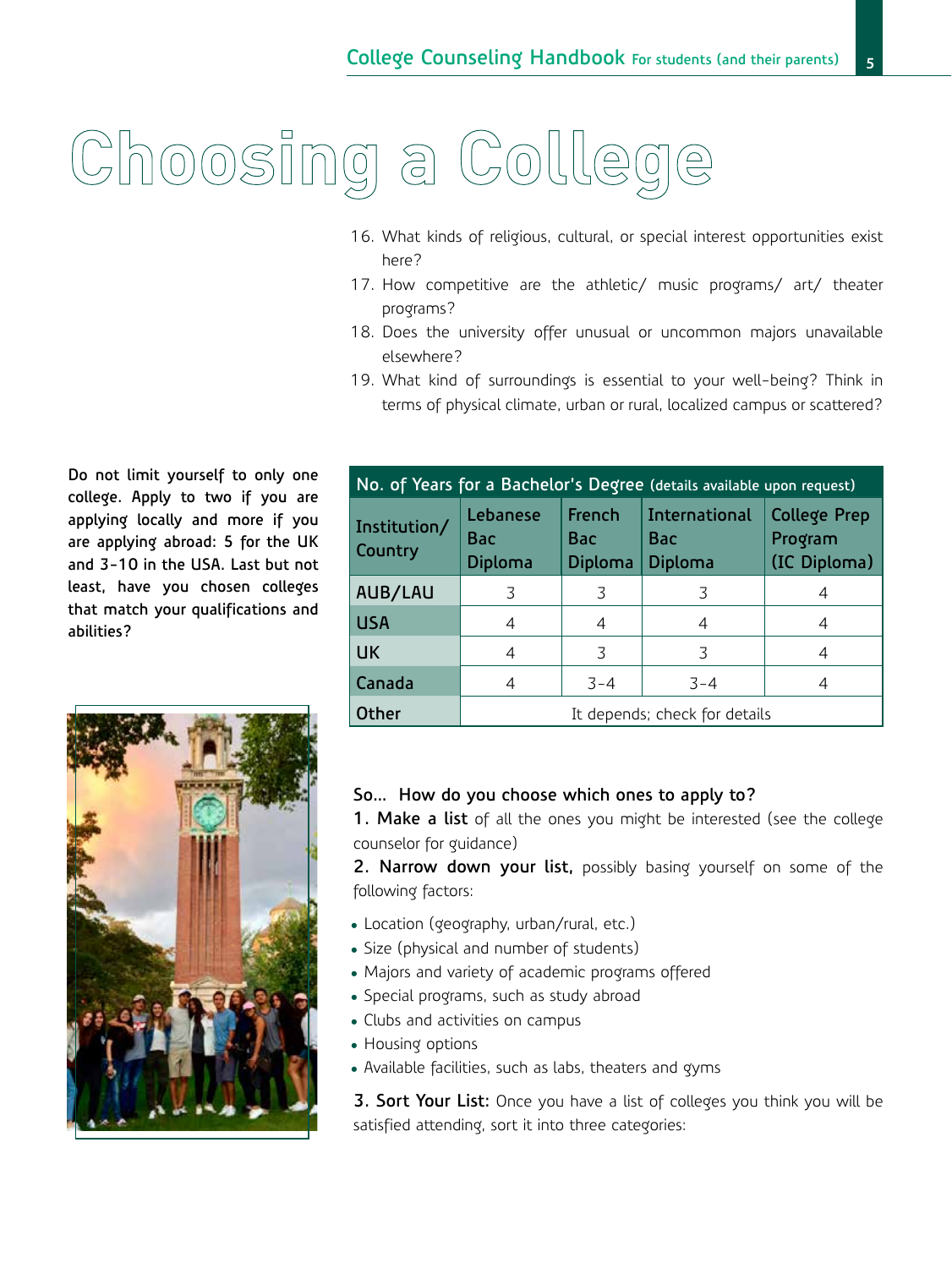## Choosing a College

- Safeties: These are colleges that you feel you have a very good chance of getting into and that you think you can afford to attend. They should also be colleges you would be happy to attend.
- **Good matches:** These are colleges that you feel you have a good chance of getting into and that are good matches for you overall.
- **Reaches:** These are colleges that you think may be more of a challenge to get into. Getting in is not a sure thing, but it's realistic enough to be worth the effort of applying.
- **4. Balance Your List:** From your sorted list, you should choose:
	- One to two safeties
	- Two to four good matches
	- One to two reaches

You must complete each section of an application carefully, and admission officers can tell if you're not serious about their school. In fact, they look for students who seem to really want to go to their school. If you have successfully identified one good safety school on your list, you should feel confident that you will receive at least one acceptance letter.

**5. Use Your Support Network:** Remember, there will be more than one school that is right for you. What you're doing now is narrowing down your options to good possibilities. After this step, you should be able to choose again – from those colleges that offer you a place.

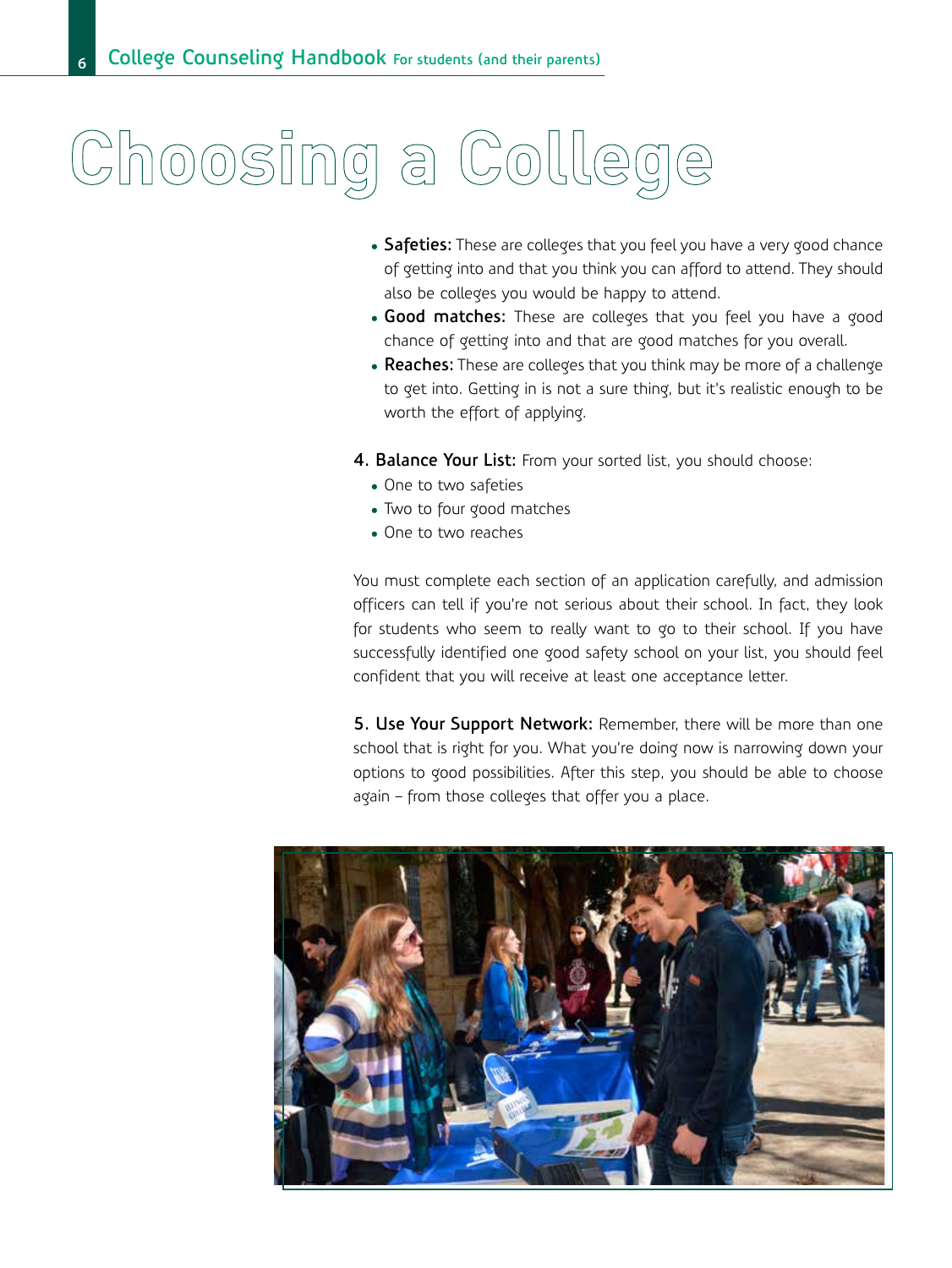# **College Planning Calendar**

### Grade 10

**Throughout the year: attend college rep events announced by the CCO.**

**September**

Connect your IC email account to your smartphone CCO registers all students in Grade 10 for October's PSAT Start the school year recognizing the importance of your grades this year

**October**

• Students sit for PSAT at school.

**December/January**

• Arrival of PSAT results

**June**

Decision made concerning which program to follow in Grades 11-12 (CPP, IB, Lebanese Bac, French Bac)

#### **Summer**

It is not necessary to attend summer programs abroad to have an impressive application file; but do choose to do something constructive with your time (take a painting/dancing/music class, do some volunteer work, shadow someone at a company, apply for an internship, etc.) For it to be meaningful, choose an activity you feel passionate about

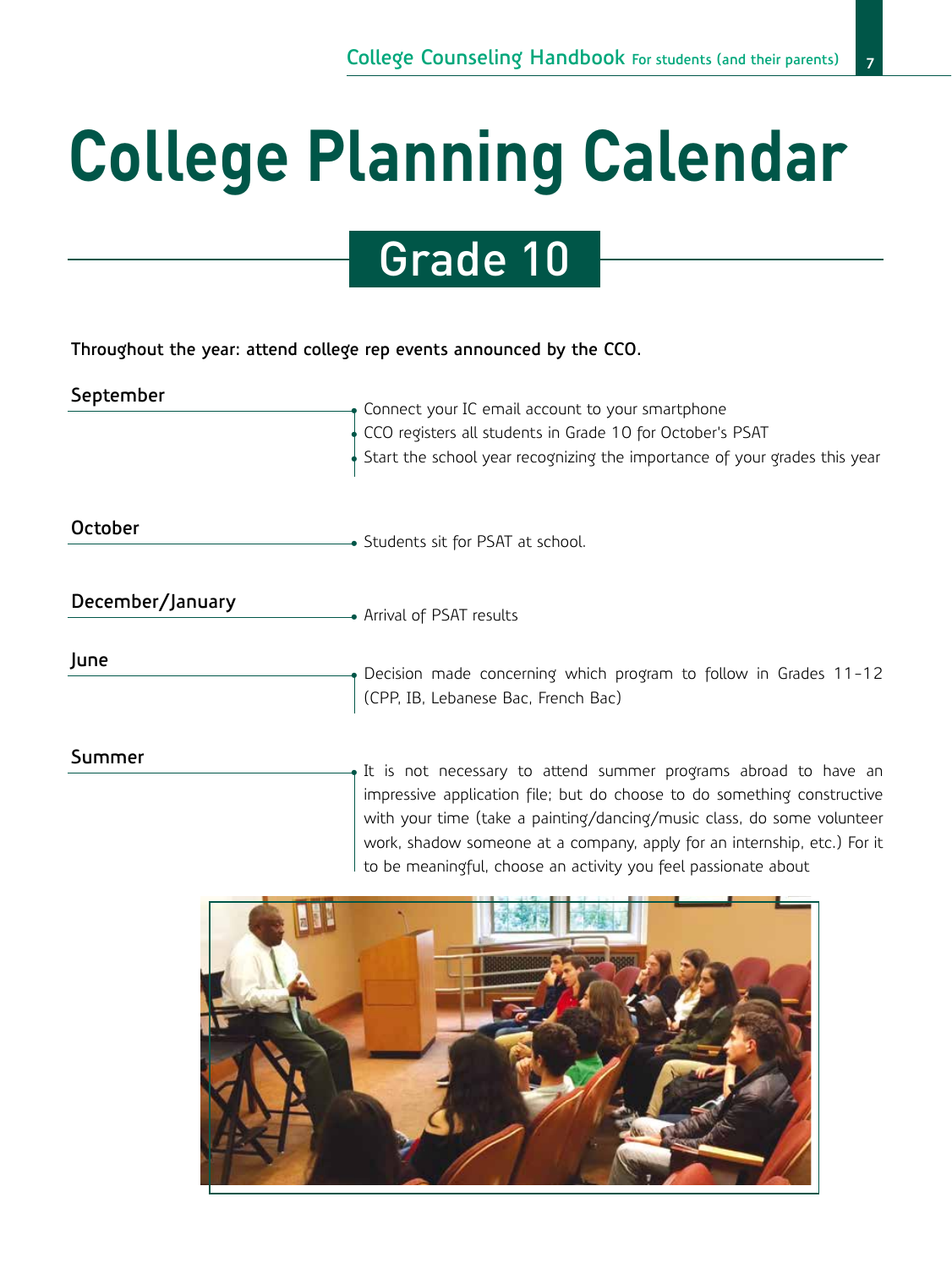# College Planning Calendar

### Grade 11

**Throughout the year: attend college rep events announced by the CCO.**

| October     | Remember the importance of your grades (and clean disciplinary record)<br>Register for the SAT                                                                                                                                                                                                                                                                  |
|-------------|-----------------------------------------------------------------------------------------------------------------------------------------------------------------------------------------------------------------------------------------------------------------------------------------------------------------------------------------------------------------|
| January     | Familiarize yourself with the CCO Handbook<br>Register for the SAT                                                                                                                                                                                                                                                                                              |
| February    | • Develop a standardized testing plan (IELTS/ TOEFL/ SAT/ SAT II)                                                                                                                                                                                                                                                                                               |
| April       | • Meet individually with college counselor                                                                                                                                                                                                                                                                                                                      |
| May         | Take the SAT<br>Make a preliminary college list<br>Brainstorm which teachers might write your recommendations<br>Prospective Art/ Music/ Film students meet with respective teachers to<br>discuss preparation of auditions or portfolios                                                                                                                       |
| July-August | Visit/ tour colleges abroad if traveling<br>If applying to USA, complete online application Common App<br>Write/ review drafts of Common App college essays<br>Work on portfolios or audition tapes/videos                                                                                                                                                      |
| Summer      | Register and take the LNAT and BMAT if you are applying to medicine or<br>law in the UK<br>Refine your list of colleges<br>Start your Common App and/or UCAS application and have it checked by<br>the CCO as soon as you return to school in September<br>Consider how to spend your summer doing something constructive and<br>that you feel passionate about |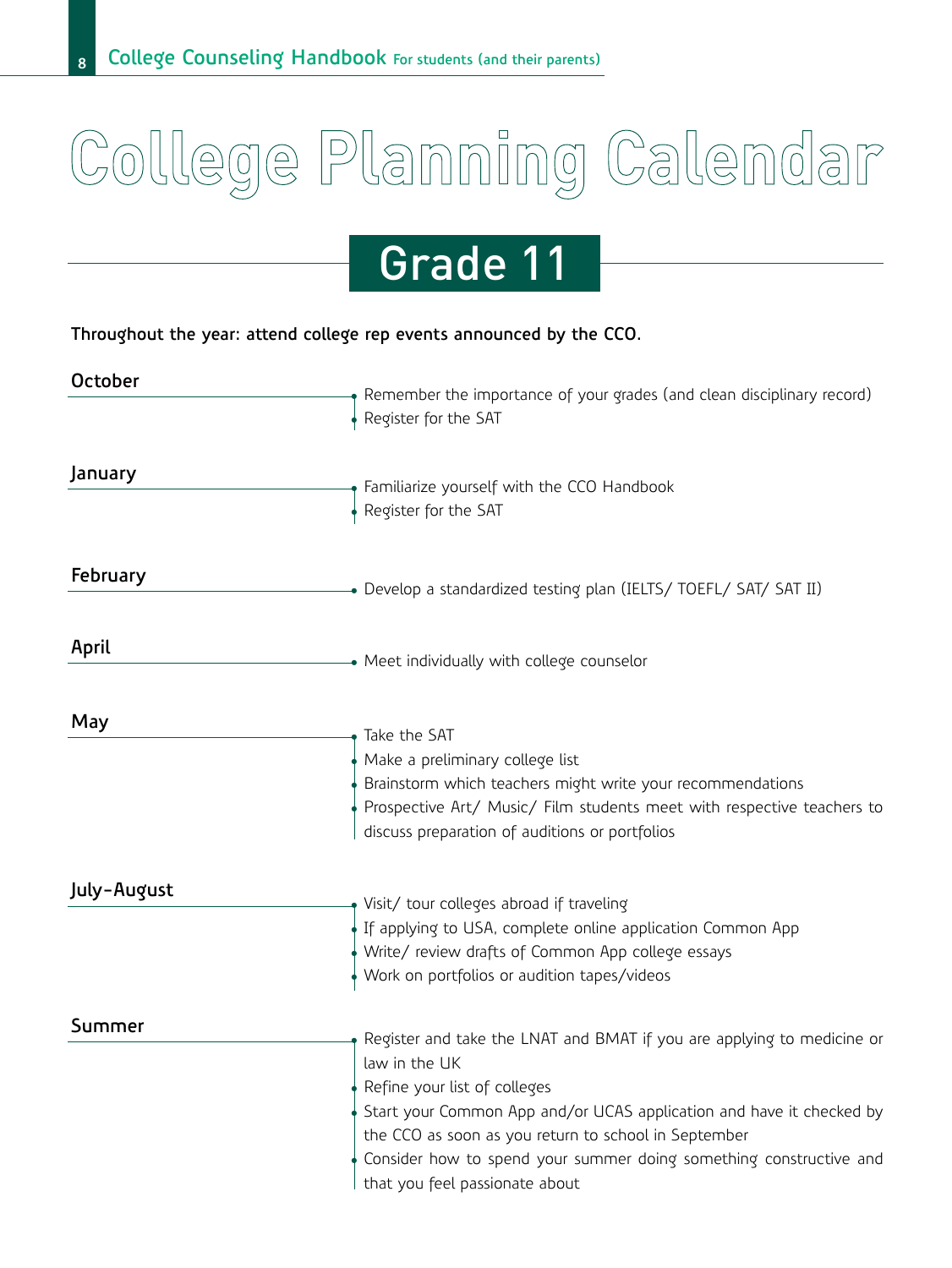# College Planning Calendar

### Grade 12

**Throughout the year: attend college rep events announced by the CCO.**

**September**

| Attend Saturday morning sessions for detailed instructions in how to apply |
|----------------------------------------------------------------------------|
|                                                                            |
| (UK only) Students applying to Oxford or Cambridge complete their UCAS     |
|                                                                            |
| (UK only) Students applying to veterinary sciences, medicine, or dentistry |
| complete their UCAS application and download all the additional required   |
|                                                                            |
| All applicants confirm names of recommenders with teacher and CCO          |
|                                                                            |
| (UK only) UCAS application completed, references approved and submitted    |
|                                                                            |
| US early admission applications and all required documentation prepared    |
|                                                                            |
|                                                                            |
|                                                                            |
|                                                                            |
|                                                                            |
|                                                                            |
| November 30 application deadline for University of California and AUB      |
|                                                                            |
|                                                                            |
|                                                                            |
|                                                                            |
|                                                                            |
|                                                                            |
|                                                                            |
|                                                                            |
|                                                                            |
|                                                                            |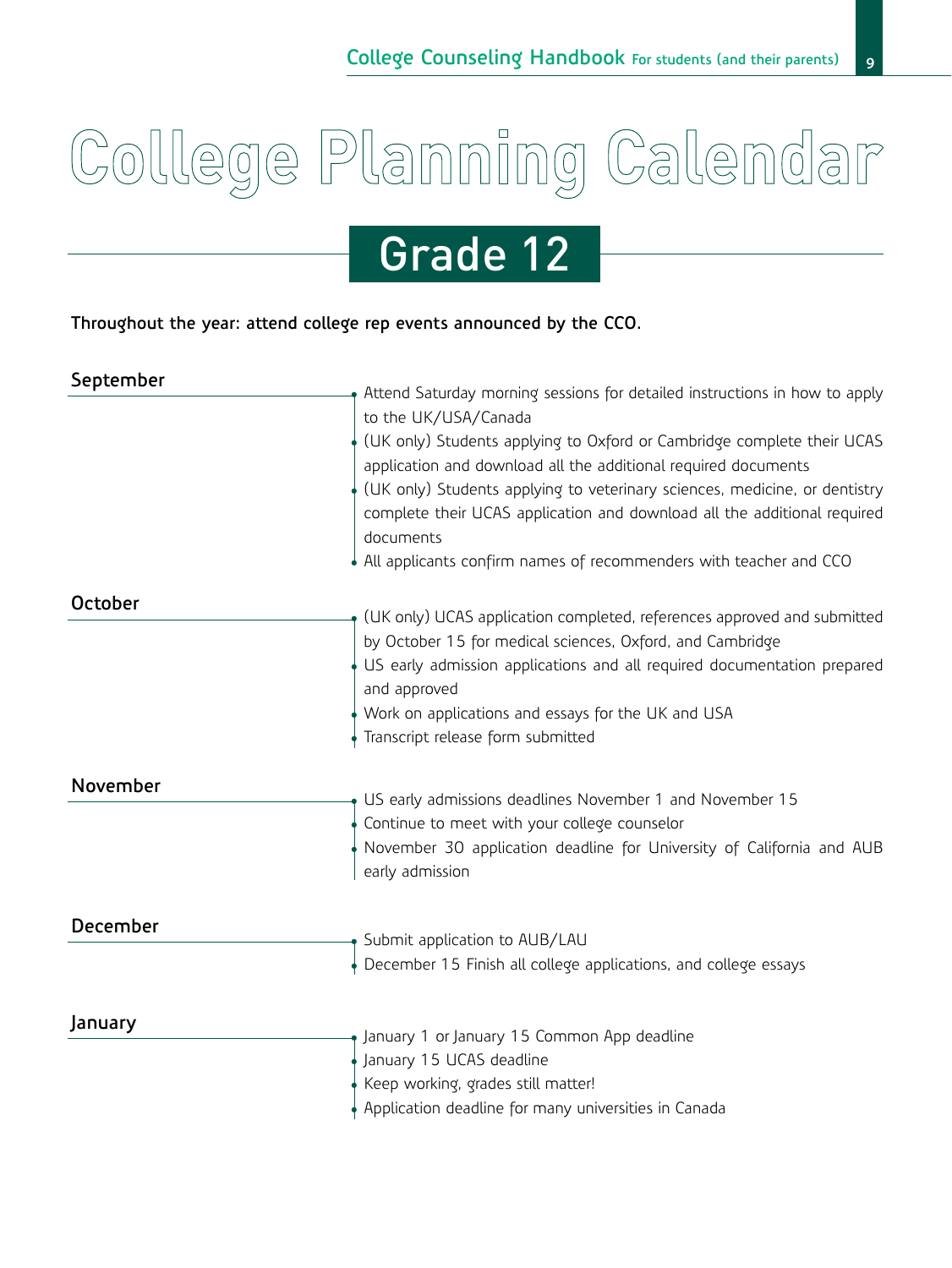## **Tests**

**The best preparation for college entrance examinations is to build a very strong academic foundation, by preparing assignments to the best of your abilities throughout your schooling and by extensively reading books/magazines with a rich vocabulary and that are well written – in addition to the books you are required to read for class. Short-term preparation will help you become more familiar and feel at ease, but experience has proven that the student who perform extremely well and get high scores are not the ones who rely on crash courses or practice tests alone.**

The requirements will vary for students from the different programs and for universities in different countries. You will have to consult with the CCO to verify which exams you will need to take for the various universities to which you are applying. These are some of the most common ones, but this list is not exhaustive:

- **1. SAT** (Critical Reading, Mathematics; Writing component is optional) (required by most US colleges, some Canadian, no UK)
- **2. SAT** Subject tests (required by some US colleges only)
- **3. TOEFL** Language proficiency test most commonly used in USA
- **4. IELTS** Language proficiency test most commonly used in UK
- **5. IELTS- UKVI** version is needed for visa for UK
- **6. LNAT** (for studying law in the UK)
- **7. BMAT** (for studying medicine in the UK)
- **8. ACT** an alternative to the SAT for US colleges

Some colleges have their own entrance tests.

You are responsible for registering for the tests. This is done and submitted online. Remember to request that your scores be sent to the universities. Each college has different testing requirements. Carefully check which tests are required and the latest test date they will accept. Allow 3- 4 weeks after your test date for college to receive your scores.

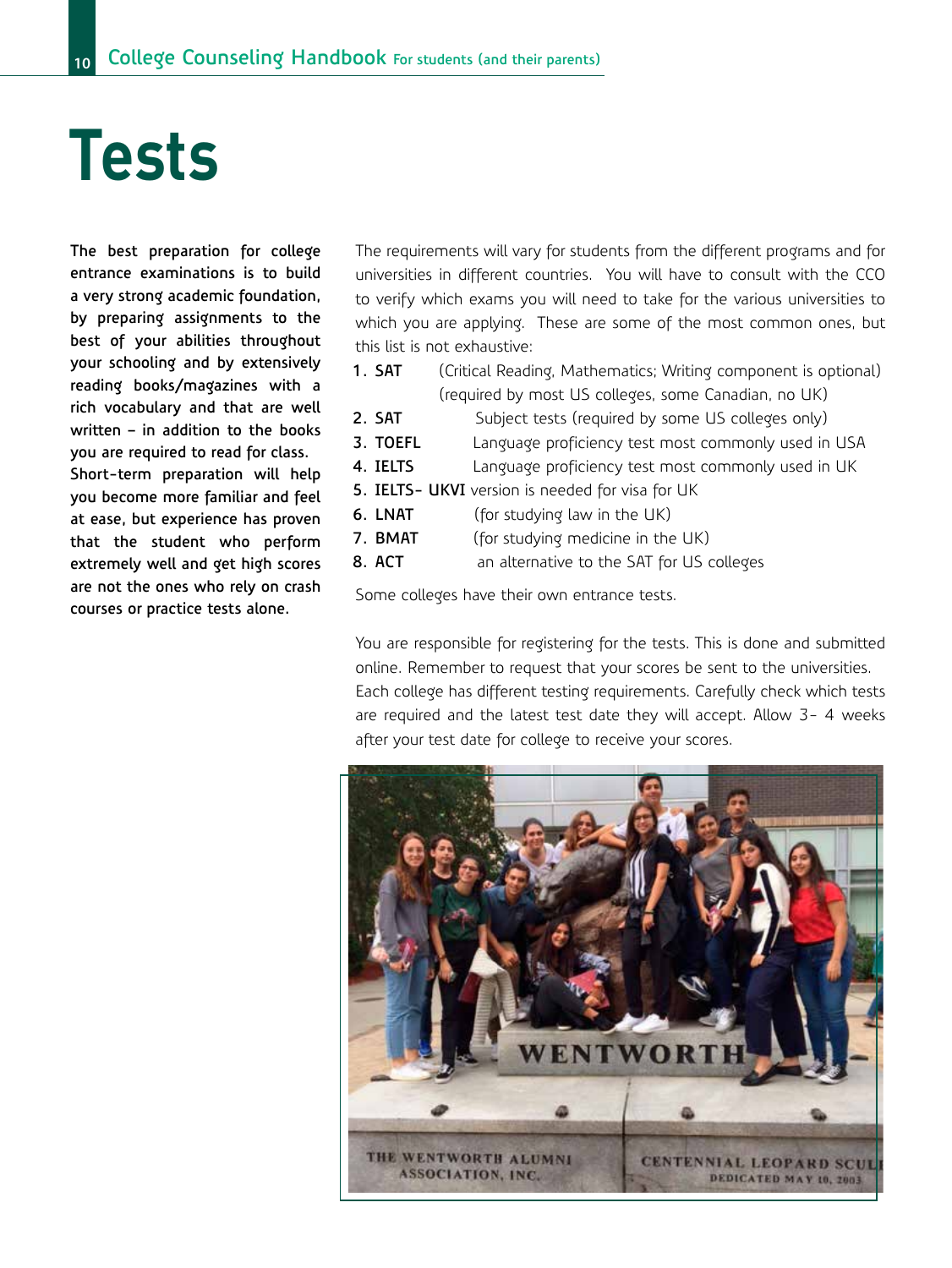### **Advice on Communicating with Colleges**



- 1. Remember that your email message might be attached to your application file.
- 2. Use a reasonable email address, preferably your IC address. Avoid personal addresses like partygirl@gmail.com or hatetostudy@yahoo.com.
- 3. Give your full name, application number (if you have been given one), and high school name (and code for UCAS or Common App) in every message.
- 4. The subject line should be your candidate name and number.
- 5. Use salutations like "Dear Admissions Officer" and avoid greetings like "Yo" or "Hey".
- 6. Be polite and formal. You are not chatting or blogging with someone your own age. Check your spelling and punctuation.
- 7. Before asking a lot of questions, check the college's website to see if your answer is already available. If it is and you have asked that same question, it will not reflect well on you.
- 8. Monitor what is placed on your social networking website to ensure that photos and comments are appropriate and respectful.
- 9. Don't use all lowercase or all uppercase letters.
- 10. Do not use "Please Read" or "Urgent Reply Needed" in your subject line, as your email will probably end up in JUNK or SPAM.
- 11. Don't add admissions officers as Friends on your social network. Keep the contact professional.
- 12. Don't post inappropriate or offensive messages about any university on any website.

### **College Visits and Interviews**

Advice on college visit and interviews is available in separate documents in the College Counseling Office. Feel free to ask for them.

### **Writing the college essay (US) and personal statement (UK)**

You should have already written at least one or two during your English class this year. Further advice on how to write these essays is available in separate documents in the College Counseling Office. Feel free to ask for them.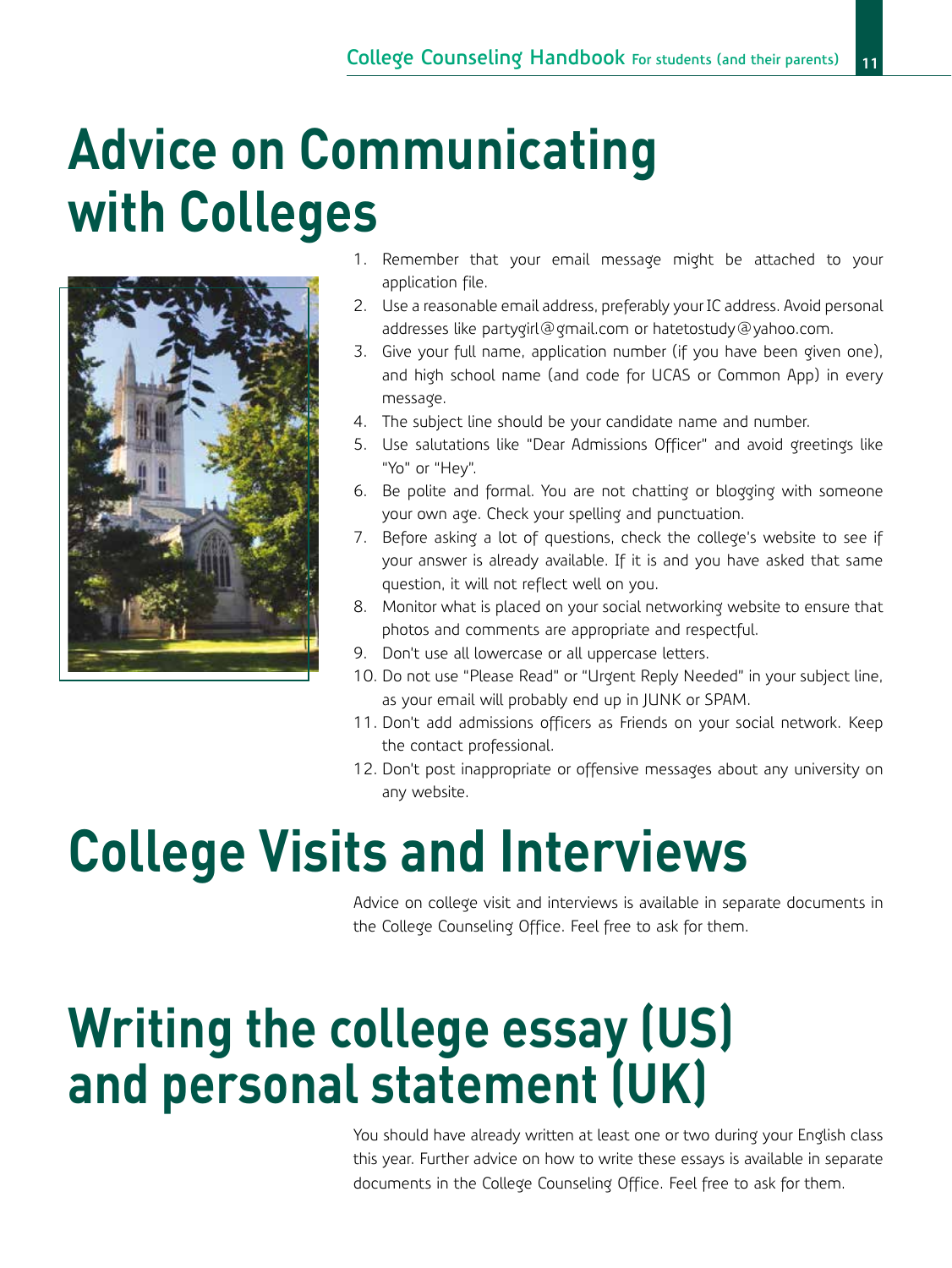### **Requesting Recommendations/** Reference (UK) is a requirement for

almost all university applications. This document should be requested at least 6 weeks in advance from someone who knows you well enough to write a meaningful one!

Talk to the teacher/s you want to request this document from and ask them if they are willing to write your recommendation. Remember that this is a request, which means it can be accepted or denied. Most teachers will accept to write one, but expect glowing recommendations **only if you have earned them.** 

It is important that your teacher knows you well.

**IMPORTANT:** Most US colleges will also require a recommendation from the college counselor. Be sure that the CCO knows you well enough to write a meaningful recommendation. Also remember that your disciplinary record should be clear if you want a good one. Students must complete a brag sheet for a counselor recommendation.

## **Requesting School Documents**



In addition to your application form and the recommendation, colleges will also ask for other documents. Some of these might include:

- 1. Predicted grades on your official Baccalaureate exam
- 2. School transcript
- 3. Proof of a language proficiency
- 4. Copy of diploma
- 5. School profile (information about IC)

Because the requirements will vary from one college/country to another, be sure to know:

- 1. Which documents are needed
- 2. Whether you need them electronically or in print
- 3. If they should be signed, stamped, and sealed by a school official
- 4. If they are confidential or can be viewed by you.

**WE CAN PROVIDE YOU WITH YOUR DOCUMENTS ONLY OF YOU INFORM US AND GIVE US ENOUGH TIME TO PROCESS THE REQUEST.**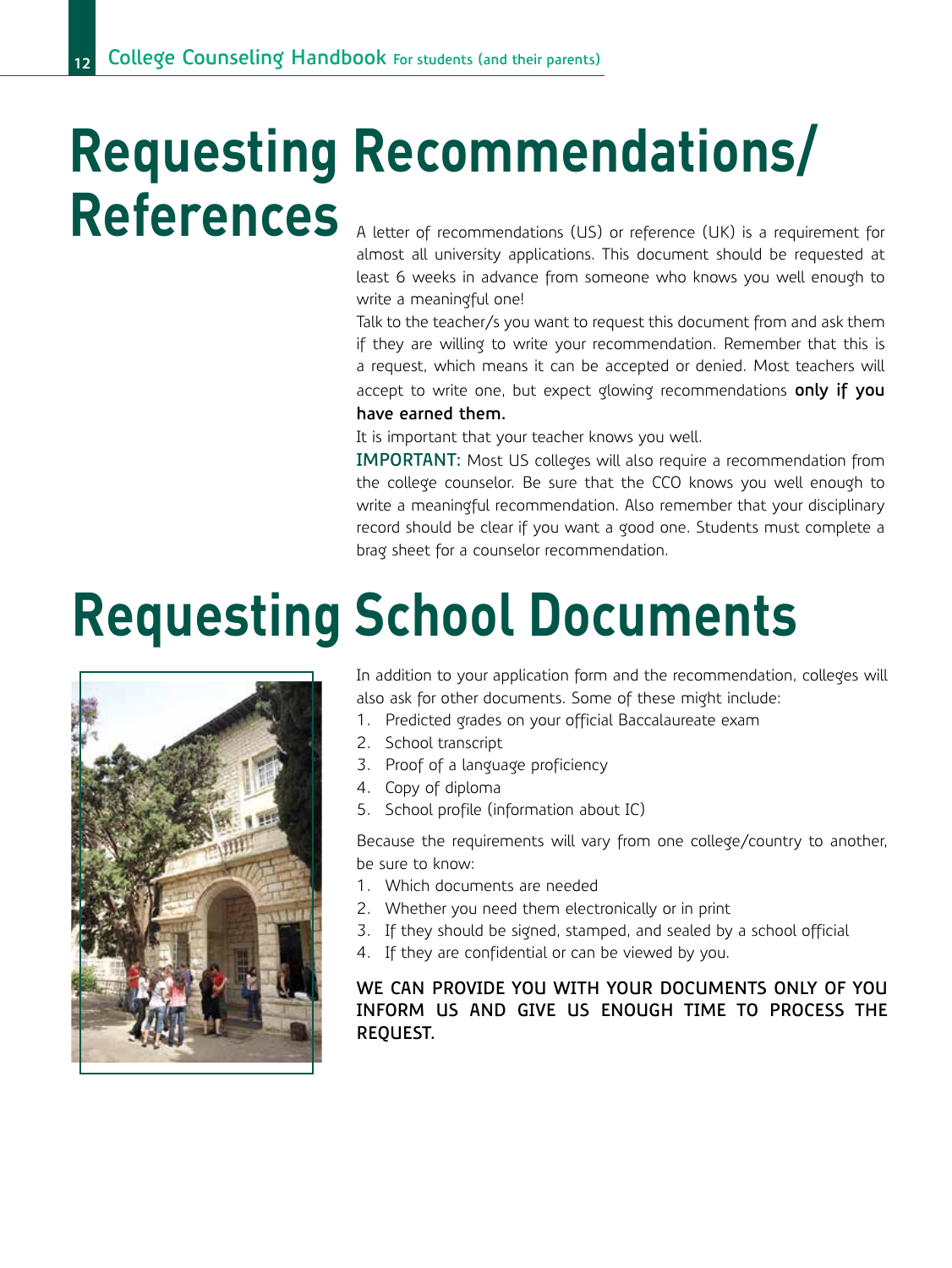# **Application to to the UK**

### **Applications linked to IC**

**THE UCAS APPLICATION LIMITS YOU TO FIVE CHOICES. These are choices of programs, not universities. You must apply to the same program at all the universities.** The French Baccalaureate or the IB is a requirement for entry into the first year of a UK university. It will then take you three years to receive your bachelor's degree. You will need to complete the online UCAS application, upload your "personal statement" (college essay) and request a "reference" (recommendation) from a teacher who knows you well enough to write about why the "course" (major) you have chosen is right for you. The college counselor is your referee and will take the recommendations from teachers to complete the references letter on UCAS.

If you hold a CPP School Diploma or Lebanese Bac, you will be required to do a Foundation Year. It is offered at some universities. It is also offered at various institutions that specialize in just foundation years. Details are available upon request.

The UK generally does not provide scholarships or financial aid to undergraduates. You will need to take the IELTS language proficiency exam, for which you register online, and it is administered at the British Council at least once a month.

All "offers" (acceptance) are conditional… pending your actual Baccalaureate results.

Deadline for most applications is January 15. It is recommended to complete and submit your UCAS well before the deadline, as space in some programs is limited.

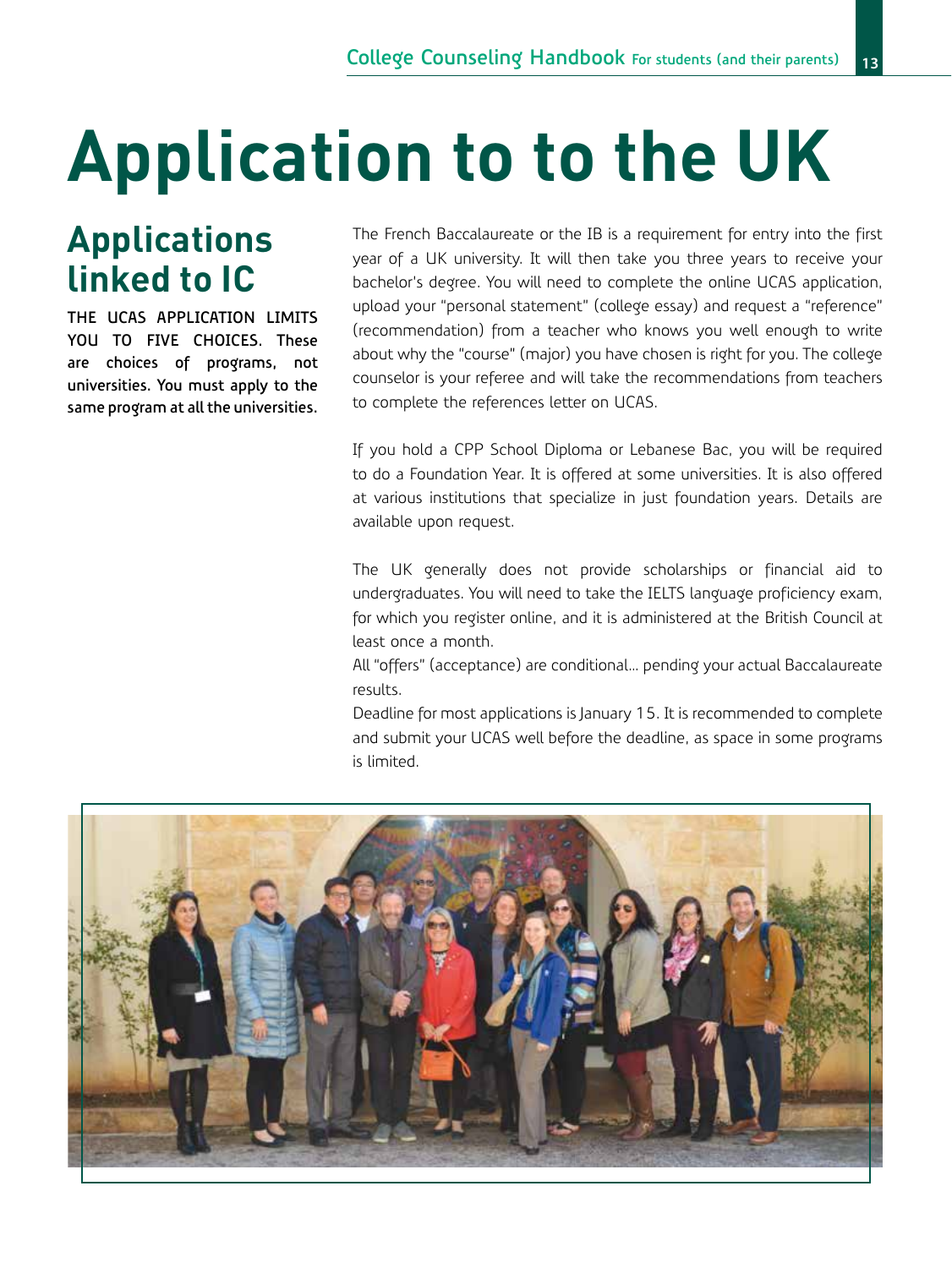# Application to the UK

### **Preparing for a UK-style Interview**

- 1. What attracts you to this particular course?
- 2. Why do you want to attend?
- 3. Why do you want to study this field?
- 4. What is the value of studying?
- 5. What do you expect to gain from your time here, apart from a qualification (diploma)?
- 6. What can you offer this institution?
- 7. What have you done to find out about this field before applying? How have you found your information?
- 8. What books/ films/plays/have you read/seen recently? Which is one that impressed you?
- 9. What grades do you expect to get on your diploma?
- 10. Where do you see yourself in 5 or 10 years' time?
- 11. What do you think are your strengths? Your weaknesses?

You might be asked if you have any questions. Avoid remaining silent. Some suggestions might be:

- 1. What are career prospects?
- 2. Opportunities for post-graduate research?
- 3. Study facilities? Libraries? Electronic documents?
- 4. Is the course taught in labs, tutorials, lecture halls, etc?
- 5. Is there an advisor for each student?
- 6. What is life in the residences like?

| <b>Types of reply</b> |
|-----------------------|
| from UK               |
| universities          |

Straight from the Horse's Mouth…. (i.e., UCAS website)

| Unconditional firm (UF)                                   | You're in!                                                                                                                                                                                                      |
|-----------------------------------------------------------|-----------------------------------------------------------------------------------------------------------------------------------------------------------------------------------------------------------------|
| Conditional firm (CF)                                     | You're in if you meet the conditions.                                                                                                                                                                           |
| Conditional firm (CF) and<br>conditional insurance (CI)   | You've made a first and second choice – you'll<br>be in at the first if you meet the conditions. If<br>not, you might have met the conditions of the<br>second – if so you'll be on that course instead.        |
| Conditional firm (CF) and<br>unconditional insurance (UI) | You've made a first and second choice - if you<br>meet the conditions of the first you'll be on that<br>course. If not, you'll definitely be on the second.<br>You have not been offered a place on the course. |
| Unsuccessful                                              | You have not been offered a place on the course.                                                                                                                                                                |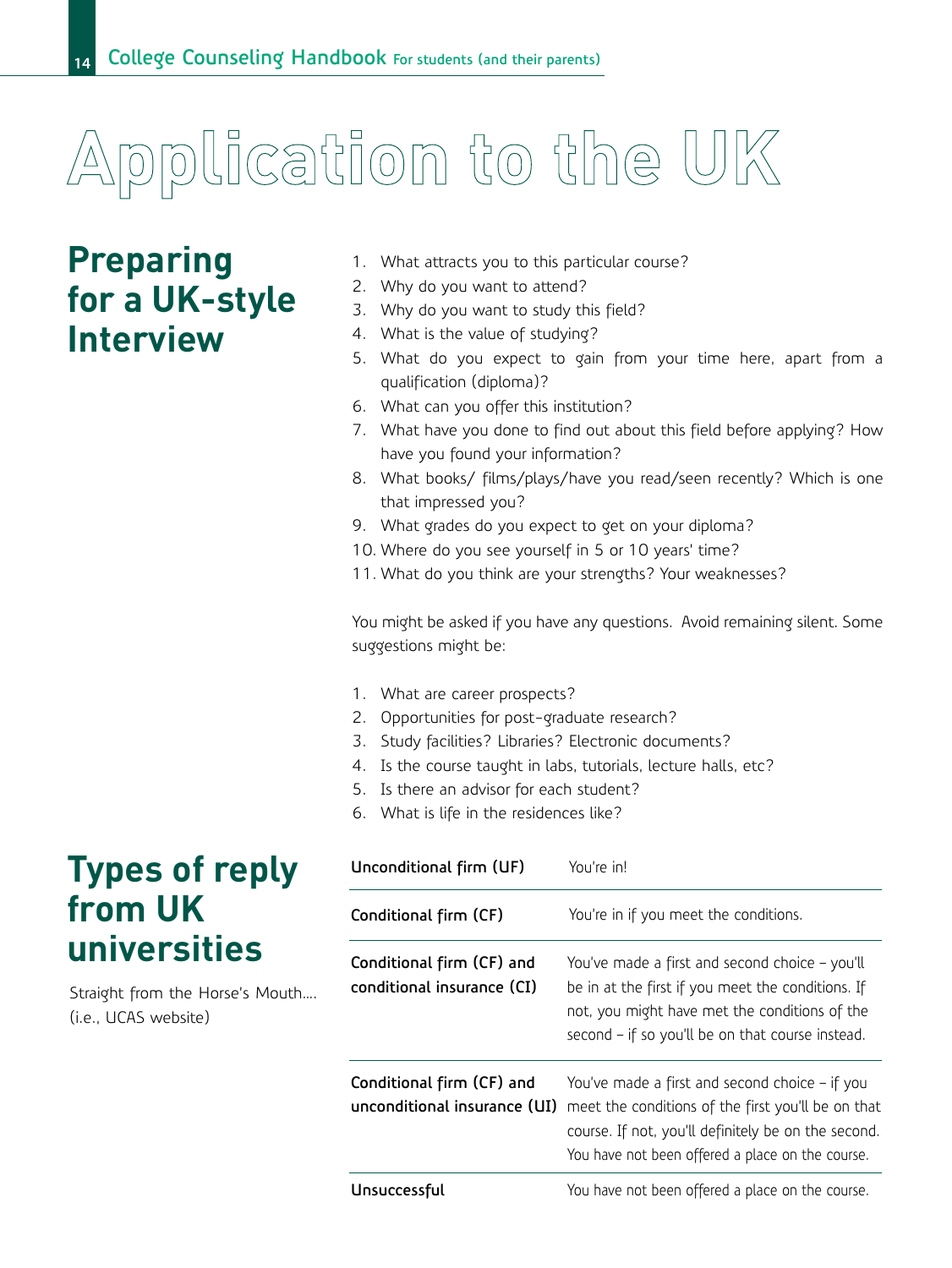# Application to the UK

### **Types of reply to UK universities**

**Firm acceptance –** this is your first choice.

- If it's an unconditional offer, the place is yours! So that course provider will expect you as their student.
- Or if it's conditional, the place is yours if you meet the offer conditions. So just in case you don't, you can pick a second offer as a backup – your insurance acceptance.

**Insurance acceptance –** the back-up choice to a conditional firm acceptance.

- If you're choosing an insurance, go for something with lower offer conditions – make sure it's somewhere you'd still be happy to go though.
- That way, if your results are lower than expected, you might still meet the conditions at your insurance choice; then you'd have your place confirmed there.
- Remember, you'll only attend your insurance choice course if you don't meet the conditions of your firm choice, but you do meet the conditions of the insurance. You can't choose between your firm and insurance when you get your results, so make sure you're happy with which is your firm and which is your insurance before you reply.

**Decline –** you'll need to decline other offers you get.

However, if you decide you don't want to accept any of the offers, you can decline them all and add more courses in the extra service. Alternatively, you can see what courses still have vacancies later on in the Clearing service.

**Please note: You can only accept one firm choice and one insurance choice (if you choose to have one). You must decline all other offers.**

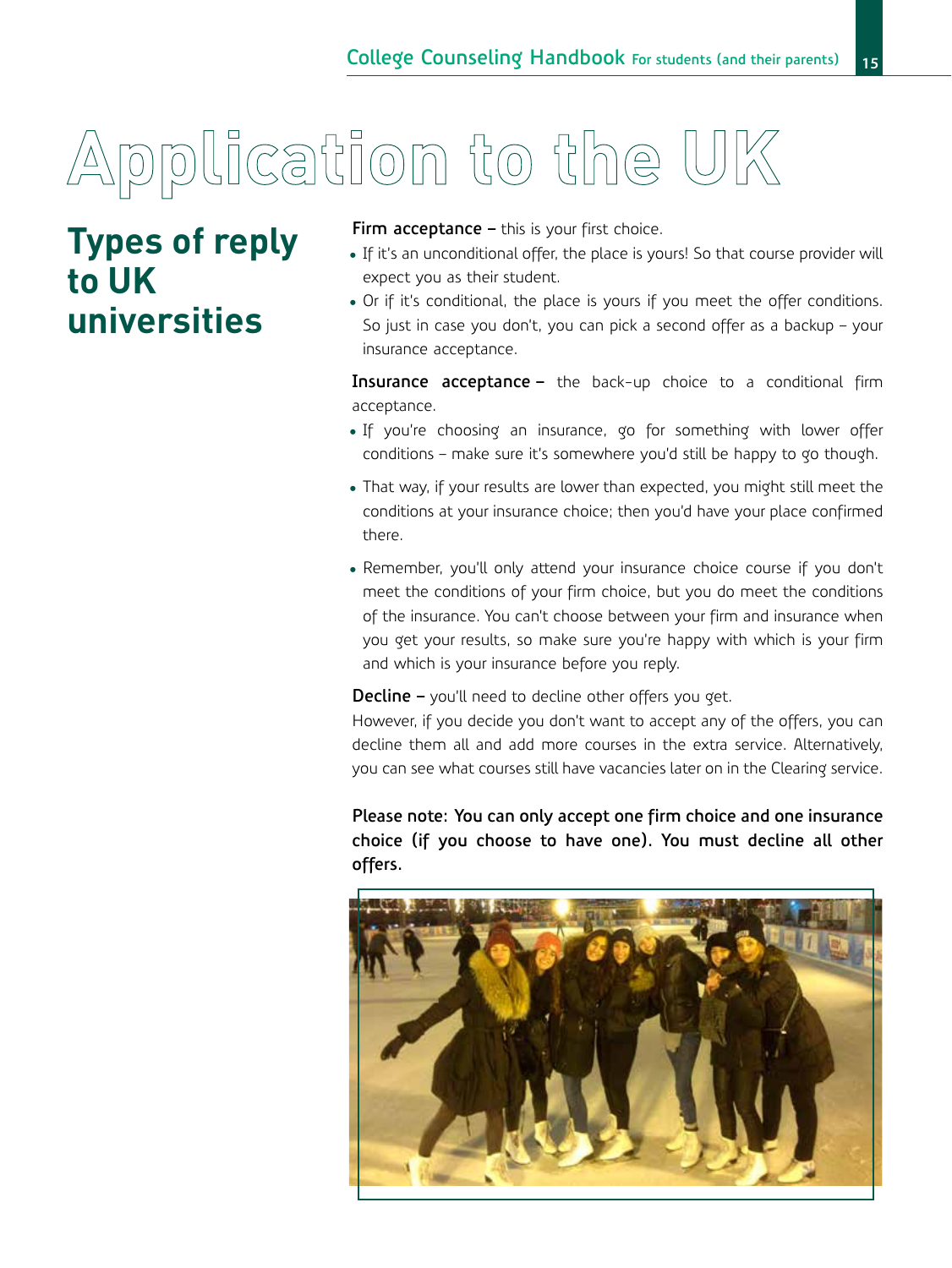# Application to the UK

**How to make your replies to the offers you've received**

When your last decision comes in, you will be sent an email to say there's an update (or a letter advising you about replying).

- • **Then you go to Track to make your replies.**
- • **You'll have a deadline shown in Track to do this by** how much time you have depends on the time of year, varying from one to five weeks.

#### **Reply dates**

These are based on when UCAS gets the last decision in from your universities or colleges. Check Track to see your personal deadline.



**Offers for courses with early start dates**

If you want to accept a place on a course that starts before your reply date, you should contact the university or colleges concerned to discuss what to do. If they give you an earlier deadline to reply, you should be aware that they might withdraw their offer if you do not accept it before their specified deadline.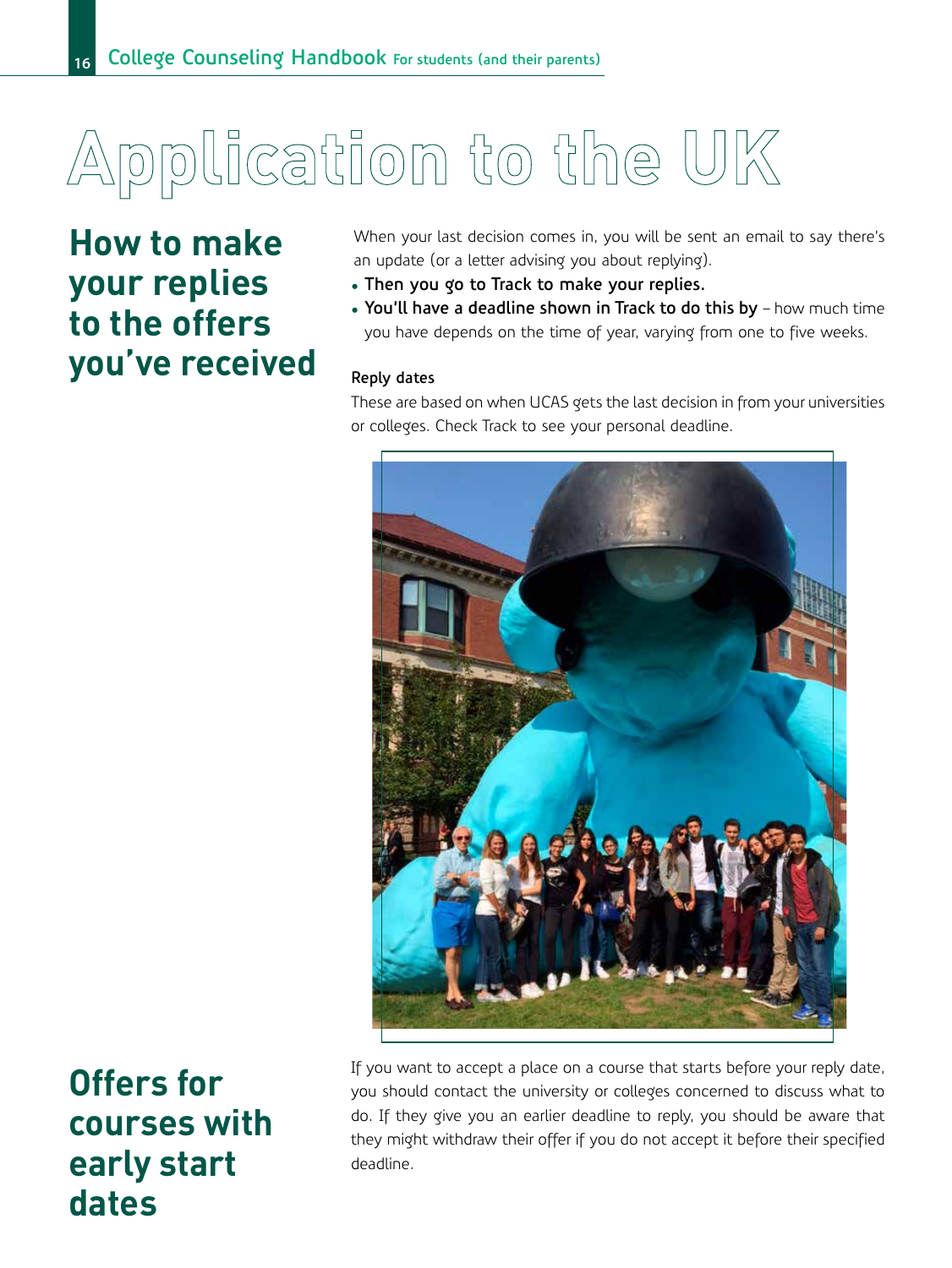## **Application to the USA**

**All American colleges require that a student has completed Grade 12 to qualify for admission to the Freshman Year. It takes four years to get a bachelor's degree, regardless of the qualifications you acquire in addition to your high school diploma granted by International College, although you might be able to be exempted from Freshman requirements, depending on your test scores and Baccalaureate results.**



The components of the Common App (the most common application form in the USA) are:

- 1. Online application (Common App or the university's unique application)
- 2. A student essay (topics available on the application website)
- 3. Initial transcript (Grades 9 11)
- 4. Midyear transcript (Grades 9 -11 plus 1st semester of Grade 12)
- 5. Final transcript (9 12)
- 6. School Profile (found on IC website) provided by the CCO
- 7. Predicted grades if you are a Baccalaureate student
- 8. Counselor recommendations letter and form
- 9. Teacher recommendation and forms (the number will vary)
- 10. SAT, sometimes SAT II (Subject test) or ACT test
- 11. Interview (Sometimes)
- 12. Admission officer want to know how you spend your summers, but attending a summer program is not guarantee of admission at all

If you hold dual citizenship, indicate both nationalities, but list the American one as your primary nationality, if you hold a US passport; that way you are not considered an international applicant.

If you are interested in studying Law or Medicine in the US, you can only do this if you already have your Bachelor's Degree; in other words in graduate school. There is no discipline required for a BA/BS in order to apply to law or medicine although there are prerequisites that you would need to take while getting your undergraduate degree.

Make sure to check the deadline for the colleges to which you are applying as they can vary quite a bit.

Also make sure to check how the colleges want the supporting documents provided. For example, UC asks you to self report your grades in the online application. If you are accepted then you have to mail the printed transcript in a sealed, signed, and stamped envelope. Most colleges accept documents uploaded and submitted through our online software, but others have their own portals.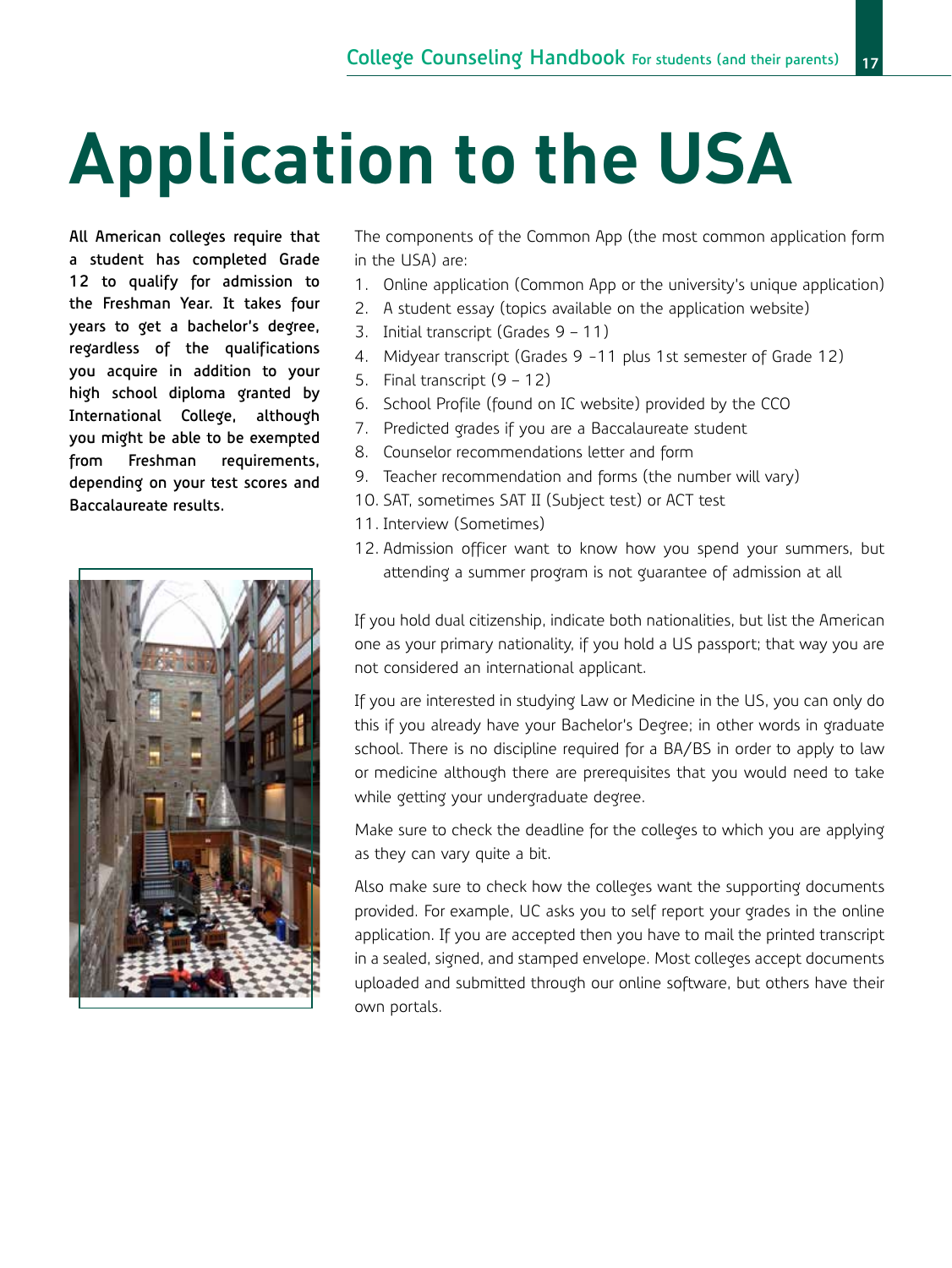# Application to the USA

### **Types of College Applications**

Although some US colleges use a single application type, the Common App, many of them have what is called Writing Supplements. These are additional essays the applicant must write and submit as part of the application file. Your application is not considered complete until all sections of the application including the supplements are complete.

Some universities (like Penn State, MIT, University of California, to mention a few) do not use the Common App and will require you to complete a separate application online on the university's website. These tend to be straightforward, but the CCO is available for specific questions. Although most American universities and colleges have January 1 as the application deadline, there are some exceptions: UC (November 30) and U of Michigan (February 2) to cite a few.

There are different deadlines for submitting applications:

- 1. Early Decision (usually Nov. 1)
- 2. Early Action (usually Nov. 1)
- 3. Restricted Early Action (ranges between Jan 1 and Jan 15)

Details of these can be found in Appendix 1.

Admissions decisions are typically released at the beginning of April. As for responding to colleges, the official Candidate's Reply Date is May 1. If you are accepted at more than one college, respond in writing to all of them, accepting the admissions of only one college and graciously declining the offers made by the others. If you don't do that, then you are disadvantaging students on their waiting list. **Be sure to inform the CCO which college you will attend so that we can send your final transcript.** Speaking of which… if you are on a waitlist and really want that college, there is a procedure you can follow. Please come by the CCO to discuss your alternatives.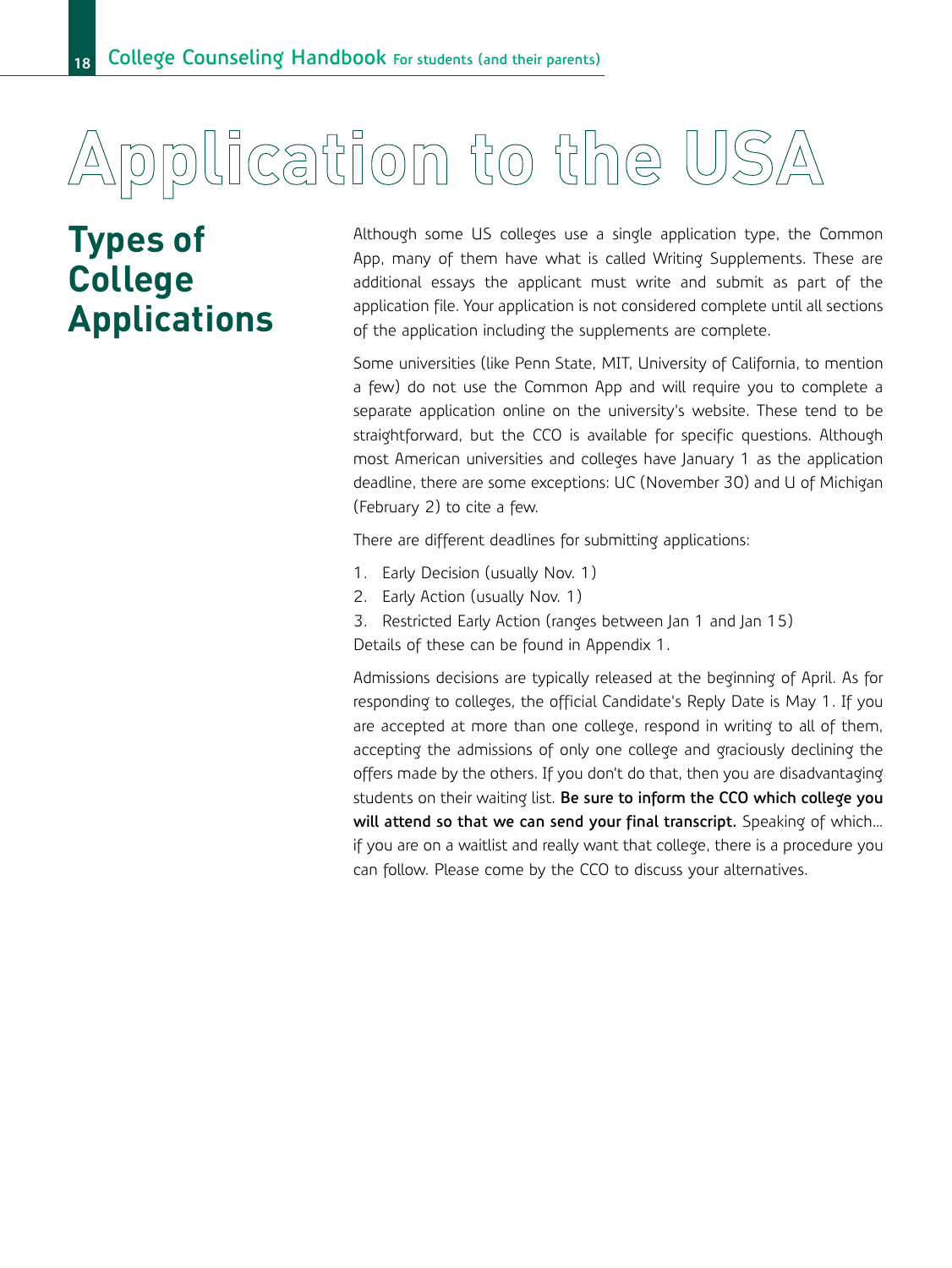# **Application to Canada**

**Canadians universities are very similar to US universities in terms of the education they provide, but the application process for each is different.**

#### **Some things to remember:**

- 1. You are an **international student even if you hold Canadian citizenship** because you have graduated from a high school outside the USA or Canada
- 2. Canada will request proof of English language proficiency. Some will accept the IB English course; others will not. Some will insist on the IELTS or TOEFL even if you have been in the English program all your life. Read the requirements for each college carefully.
- 3. McGill and Concordia have their own separate online applications. Most of their programs do not require letters of recommendation.
- 4. Universities in Ontario (University of Toronto, Waterloo, etc.) use a common application called the OUAC.
- 5. Each university will list the qualifications you need for specific majors. Read these carefully; they are not the same for all universities.
- 6. Some universities also request printed and sealed transcript in order to be considered official.
- 7. Many of the universities in Canada will require students to upload their own transcript and predicted grades to the application portal.

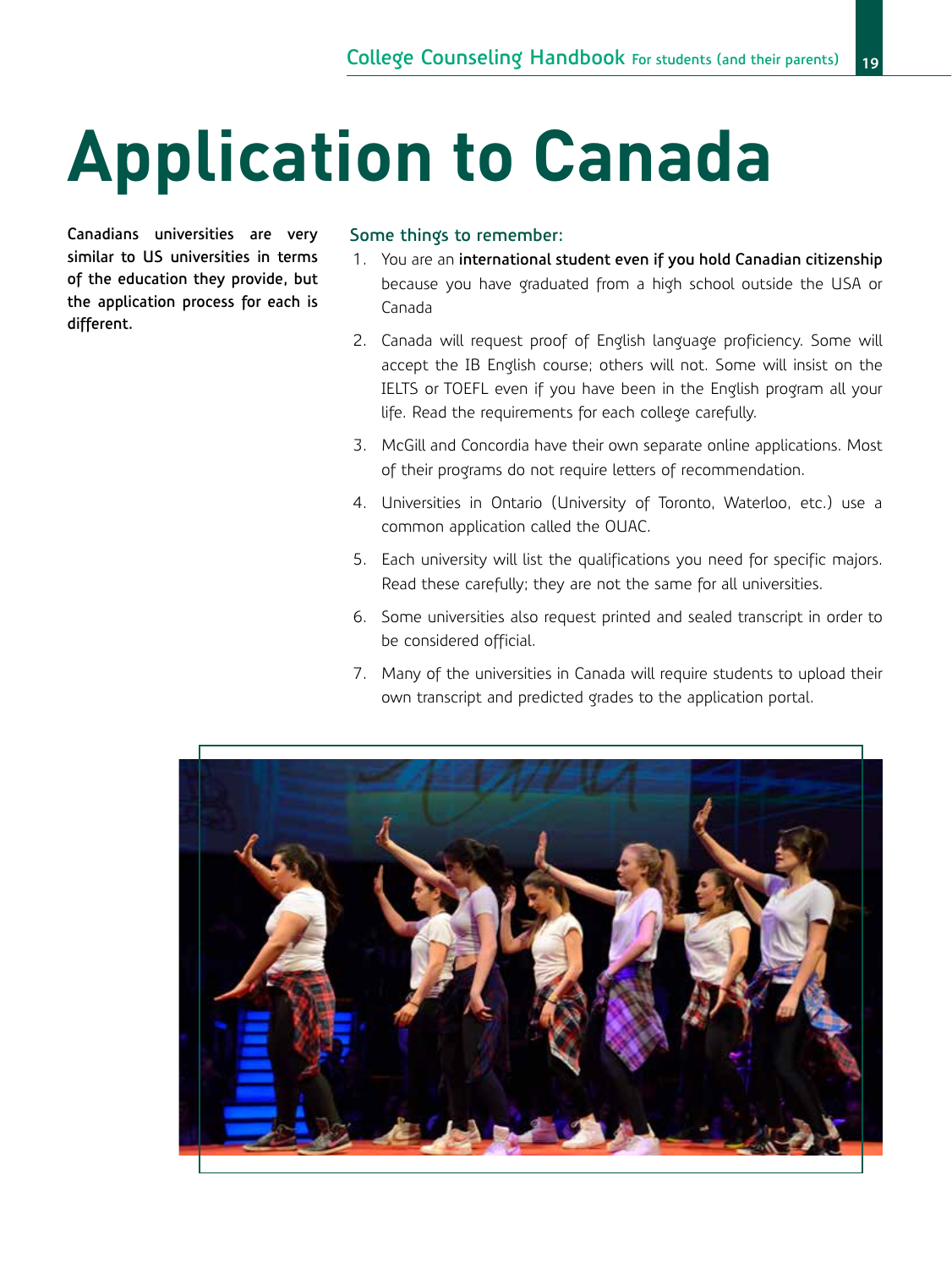## **Miscellaneous but Important**



- 1. Check your IC email daily
- 2. Make sure you know how each college expects your official test results to be sent
- 3. Different qualifications are accepted in different colleges/countries. Make sure you know that before choosing which track and/or which courses to follow in Grades 11 and 12
- 4. Some universities will require specific courses as prerequisites for particular majors. Find out.
- 5. Always keep a record of your usernames, passwords, and application numbers.
- 6. Whenever you communicate with a university, write your name and application number in the Subject Line of the email.
- 7. Information about Financial Aid and Scholarship is available upon request.
- 8. The definition of "international student" is not the same in the USA, Canada, and the UK. Be carful when you indicate your status on the college applications.

#### **We cannot stress enough how important it is that you be proactive in this process by:**

- 1. Abiding by the time frames and deadlines; giving us enough time to do our work for you with enough thought and thoroughness. You are placing your application at a disadvantage by rushing yourself, your teacher, and the CCO.
- 2. Remembering how important it is for you to stay on top of the process. We will help you whenever we can, but we will not do it for you.
- 3. We are available for one-on-one conferencing. All you have to do is sign up for an appointment.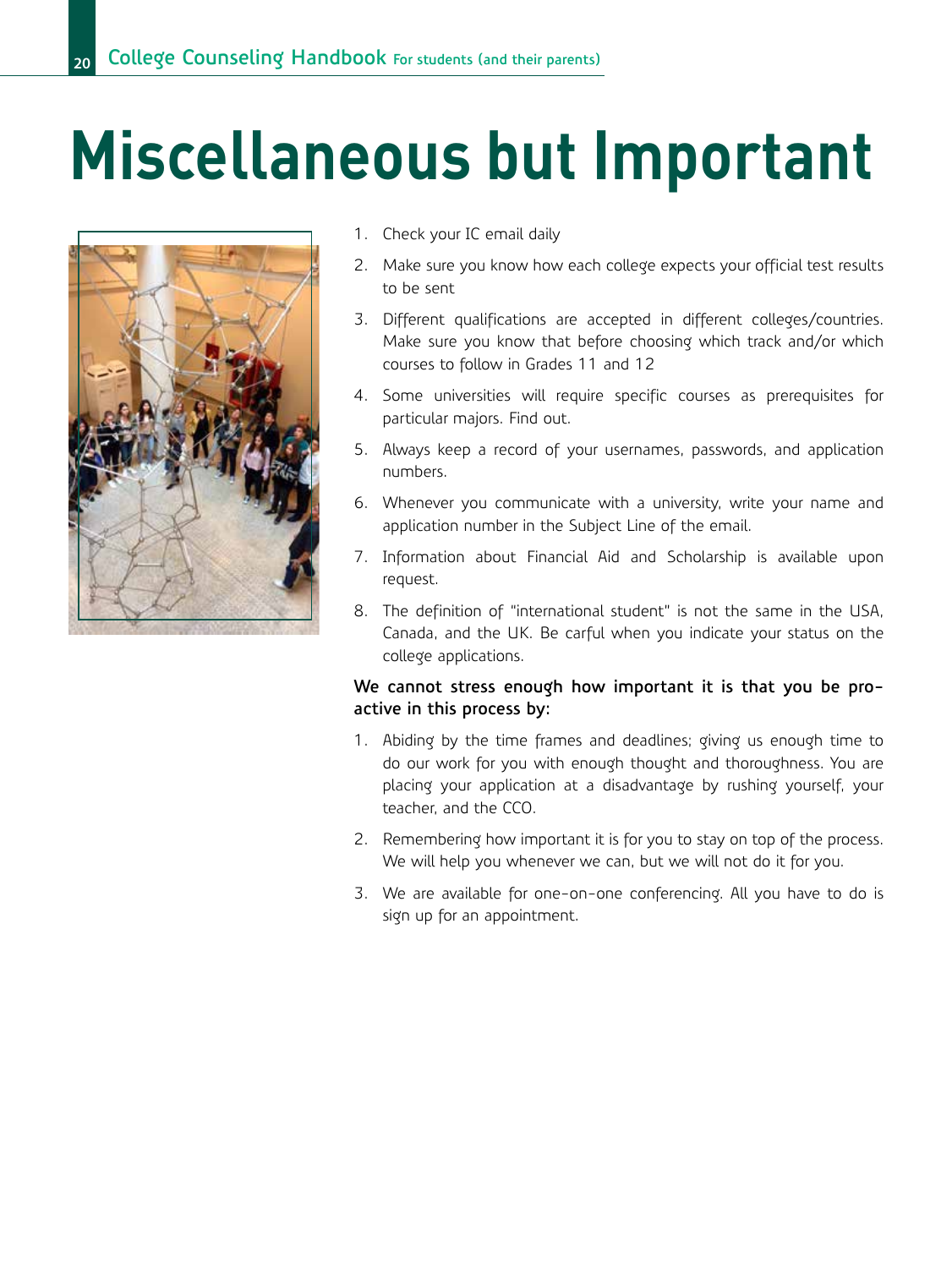## **Application to AUB**

### **All Applicants: Freshman and sophomore**

#### **Early Admissions:**

To qualify for Early Admissions:

- Your applications must be submitted to AUB by the early deadline.
- You rank in the top 25% of your class in Grade 10 and Grade 11 (students will be notified).
- Your SAT score must meet the early admission requirements.

Admissions decisions are released by January 30. Admission is conditional upon the students receiving the certificate or diploma (recognized by the Ministry of Education) on the basis of which admission was sought and on evidence of having met the English Language Proficiency Requirement (ELPR). Students may not register until these conditions are met.

Applicants who apply early but no granted early admission are automatically placed in the pool of all other applicants to the same level and same faculty/school and given equal consideration.

#### **Regular Admissions:**

Deadline to apply for regular admission is in December. There is not a specific date when decisions are released.

### **Applications for Financial Aid**

#### **You will have to**

- Submit it personally to AUB before de deadline.
- Apply online for financial aid; you need the application number.
- Take your Financial Aid application to the admission office in person by the deadline.

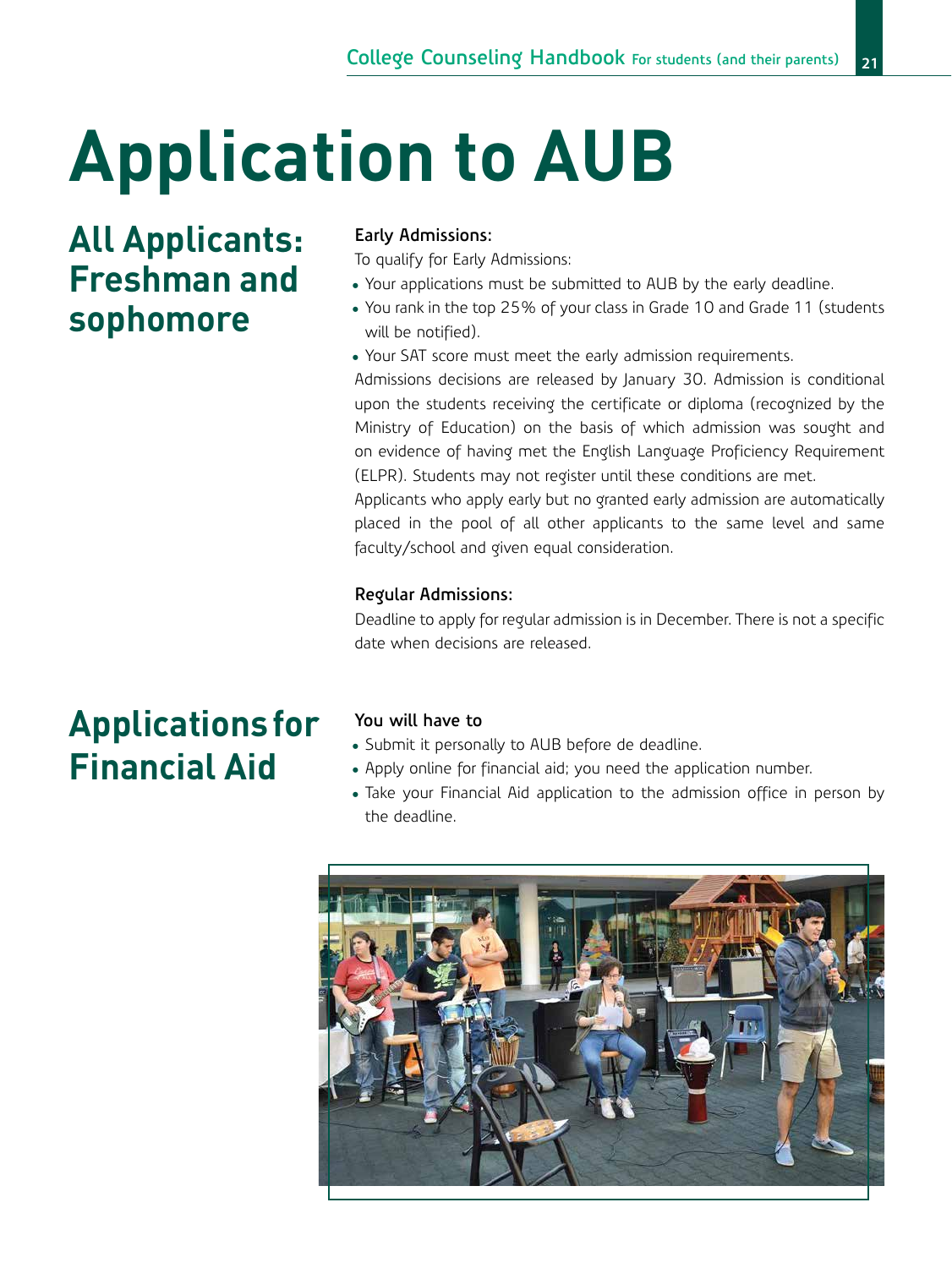## Application to AUB

### **Application to the Freshman Class (7th CPP)**

**The freshman program is general whereby the student can take different courses and follow either a scientific track or a track in humanities. Once the student completes the freshman year, he/ she gets to enroll in a specific major at the sophomore level based on his/ her average or GPA.**

#### **All students applying to the Freshman class at AUB must submit**

- A completed application to the Freshman Class
- • One photo
- A photocopy of your passport/ID (if there is more than one, include both)
- • Payment
- Your SAT scores
- • Essays

You will have to ask teachers to write you letters of recommendation. The CCO will send these documents to AUB:

- Your transcript
- Your teachers' letters of recommendation

Admission is competitive and equally based on the above requirements as follows:

- 50% is based in the student high school averages in grades 10 and 11
- 50% is based on the SAT I exam (reading + math sections only)
- A consideration of personal qualities and academic motivation, as determined in the completed application and personal statement as well as the recommendation from teachers and school counselor.

Students are compared to their class average.

Upon admission, students are required to present evidence of having successfully completed Grade 12 and show a level of proficiency in the English language on the TOEFL, IELTS or SAT.

### **Application to the Sophomore Class**

**If you hold a Lebanese, French, or International Baccalaureate, you will be applying to the sophomore class, and for most majors, you will need three years to get your Bachelor's degree.**

#### **Your application file will consist of the following:**

- A completed application
- • One photo
- A photocopy of your passport/ID (if there is more than one, include both)
- • Payment
- SAT scores
- Your transcript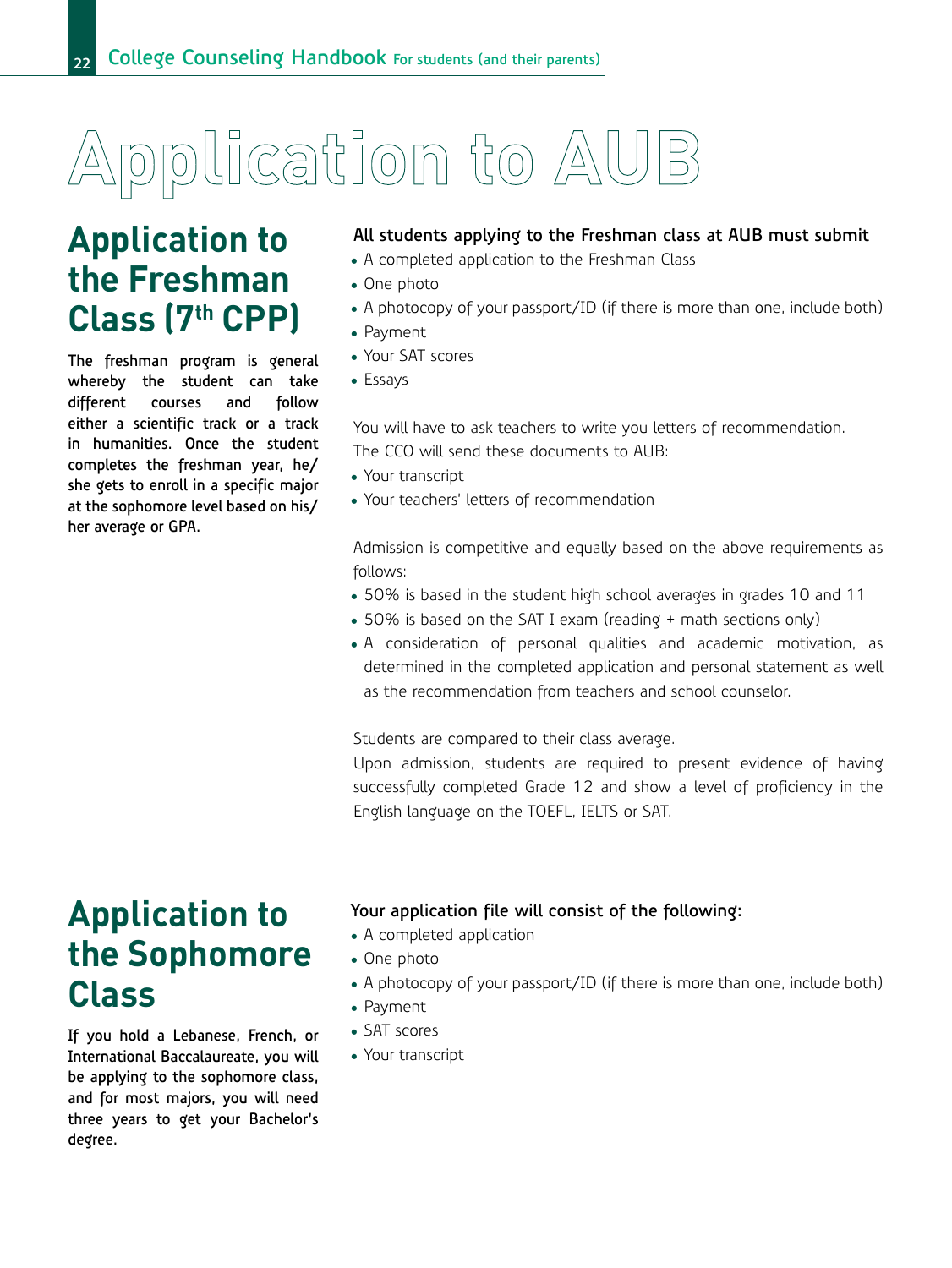# Application to AUB

**Sending Your SAT Score Report to AUB Office of Admissions**



#### **Please follow both Step A and Step B:**

A. To send AUB your unofficial SATI score report:

- Login to www.collegeboard.org
- Go to each of your scores' "understand your test performance"
- Click on it you obtain the full SAT score report
- Click on the print button; it will open your full report (2 pages) in PDF format
- Print and send it to AUB
- If you already submitted your application and received an application ID#. Then e-mail the PDF file to admit@aub.edu.lb and make sure to write your AUB application ID#, so your file can be completed.

Any online SAT I format different than the above will not be accepted.

- B. To send AUB your official SAT I score report:
	- Login to www.collegeboard.org
	- Request to Send Score to universities
	- Do a search for colleges. Select more search options
	- Enter AUB ETS Code 0902
	- Select American University of Beirut, New York, NY
	- Add it to Your Selected Recipients
	- Finalize your send score request and print the receipt as a proof for eventual future use

### **Important Notes:**

- AUB will use the unofficial printed copy temporarily to complete your file while waiting to receive the Official SAT report sent to AUB (ETS Code 0902)
- SAT can be done several times; the highest scores from each section and each session are chosen.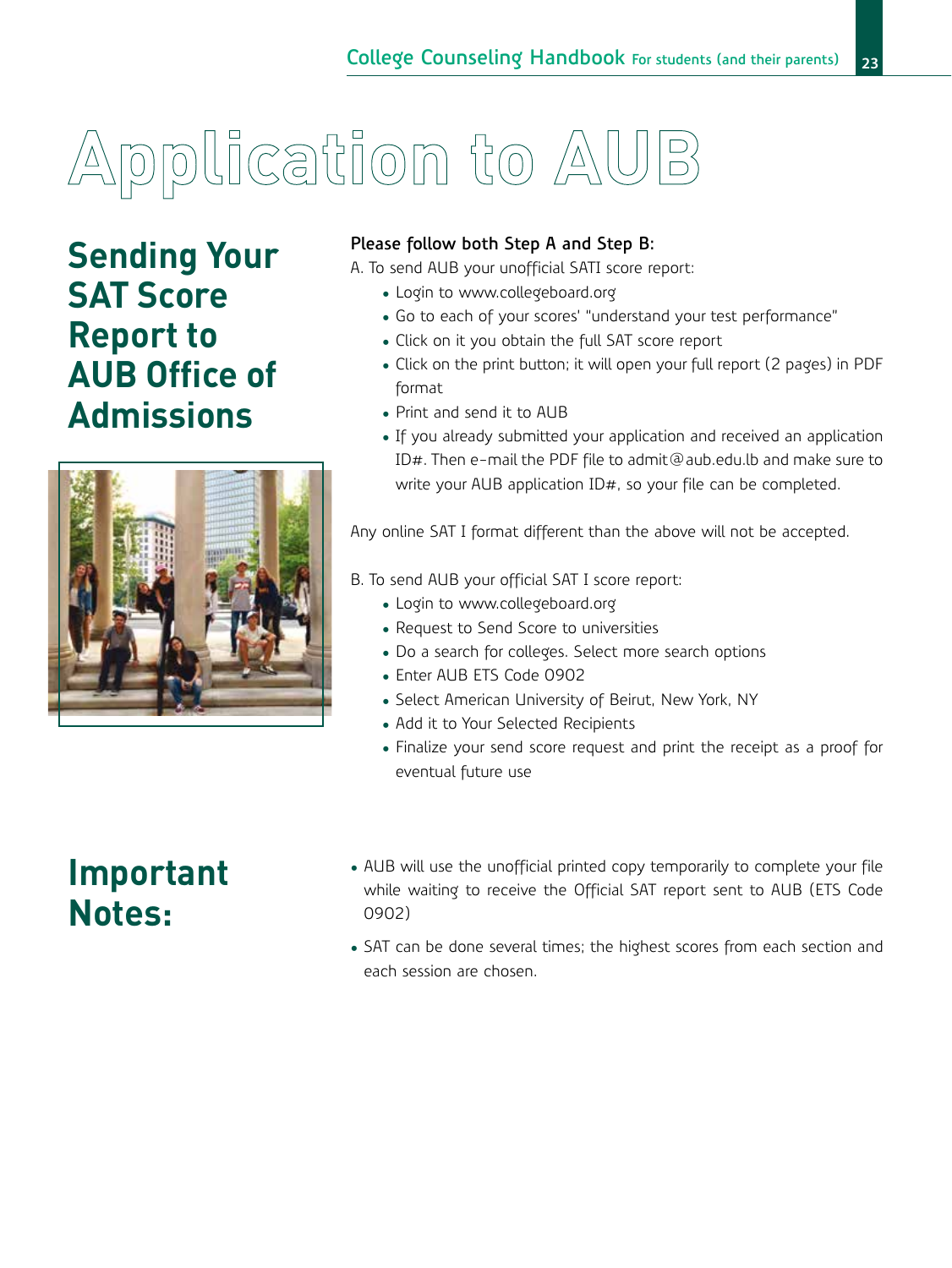## **Application to LAU (Beirut and Byblos)**

#### **The application file to LAU must include:**

- 1. Official high school transcript for Grades 10, 11, 12
- 2. Official scores of SAT I
- 3. Proof of language proficiency through one of the following
	- a. SAT I writing section
	- b. TOEFL
	- c. EEE (English Entrance Exam) administered at LAU
- 4. 4. Certified copies of all official graduation documents (IC Diploma, Baccalaureate, etc.)
- 5. 5. Two recent passport size photos
- 6. 6. Clear photocopy of identity card or passport
- 7. 7. Application fee
- 8. 8. A photocopy of your exemption form the Ministry of Education if you are applying with a CCP or IB diploma

To request your official SAT scores to be directly to LAU, include the LAU code 2595 when you register for the test or subsequently apply for "send scores" online.

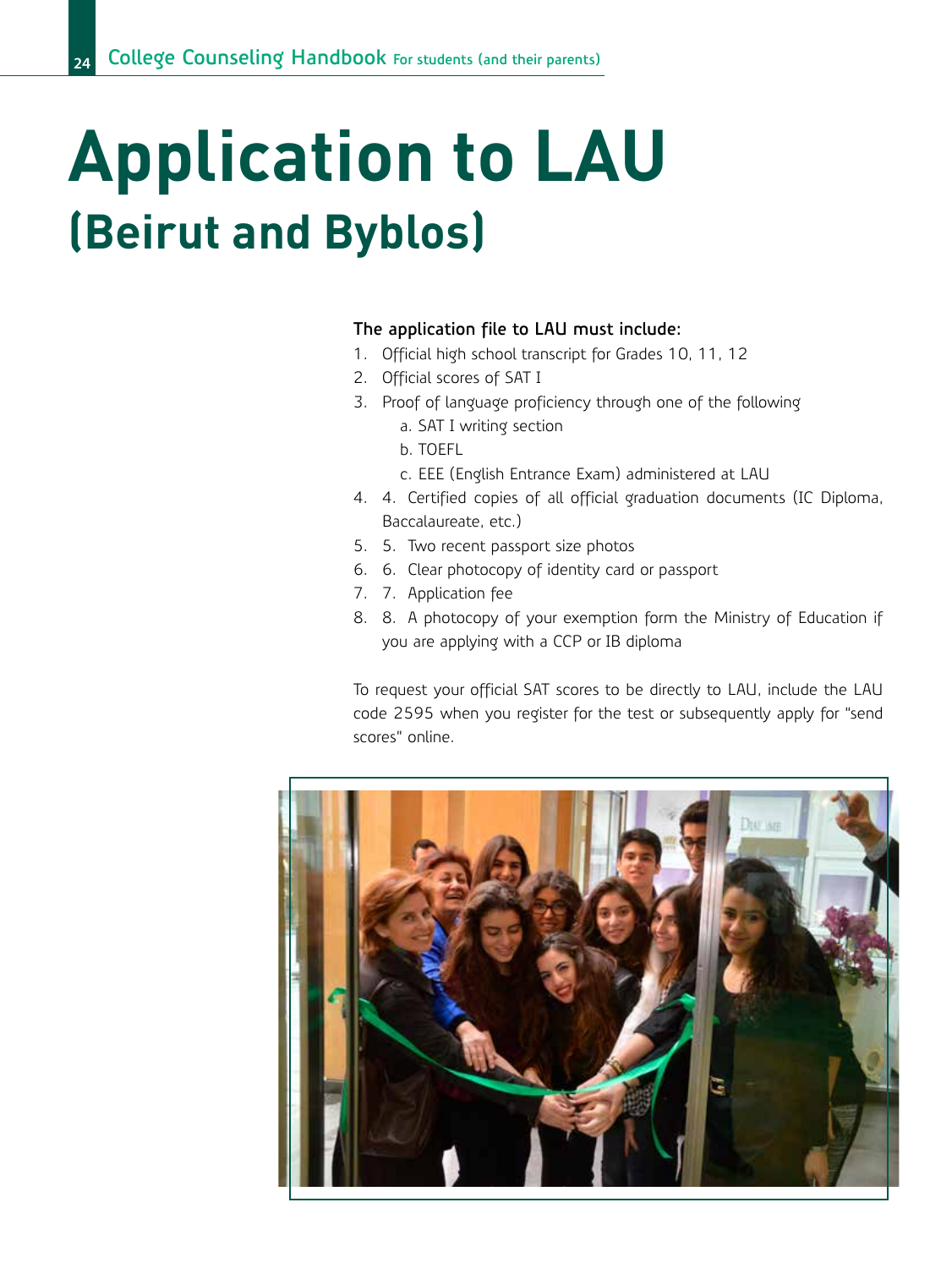## **Restrictive Early Action Appendix 1**

**Possible Restrictive Early Action Admission Decisions**

### **Restrictive Early Action Policy**

### **Exceptions**

### **Change of Application Plan**

**If you originally applied under Restrictive Early Action and would like to be considered as a Regular Decision applicant, you must follow these instructions:**

Restrictive Early Action is a non-binding early application option for students who have completed a thorough college search and are confident that a particular university is their first choice. Admission decisions are usually released by December 15, and admitted students have until May 1 to respond to their admission offer, which allows them to compare financial aid awards across institutions. To students who apply for financial aid, universities provide an estimated award at the time of admission. The application deadline for Restrictive Early Action is November 1.

- 1. Applicant is admitted and has until May 1 to respond to the admission offer.
- 2. Applicant is denied; may not reapply for Regular Decision admission in the same year.
- 3. Applicant is deferred to Regular Decision and will receive a final decision by April 1.

As a result, only small a percentage of Restrictive Early Action applicants are deferred.

- 1. Applicants agree not to apply to any other private college/university under an Early Action, Restrictive Early Action, Early Decision or Early Notification program.
- 2. Applicants may apply to other colleges under their Regular Decision option.
- 1. The student may apply to any college with early deadlines for scholarships or special academic programs as long as the decision is non-binding.
- 2. The student may apply to any public college with non-binding rolling admission process.
- 3. The student may apply to any college with a non-binding rolling admission process.
- 4. The student may apply to any foreign college on any application schedule.

Request a change in status by December 1 via email. Applicants must confirm that the request has been received to ensure the change has been made.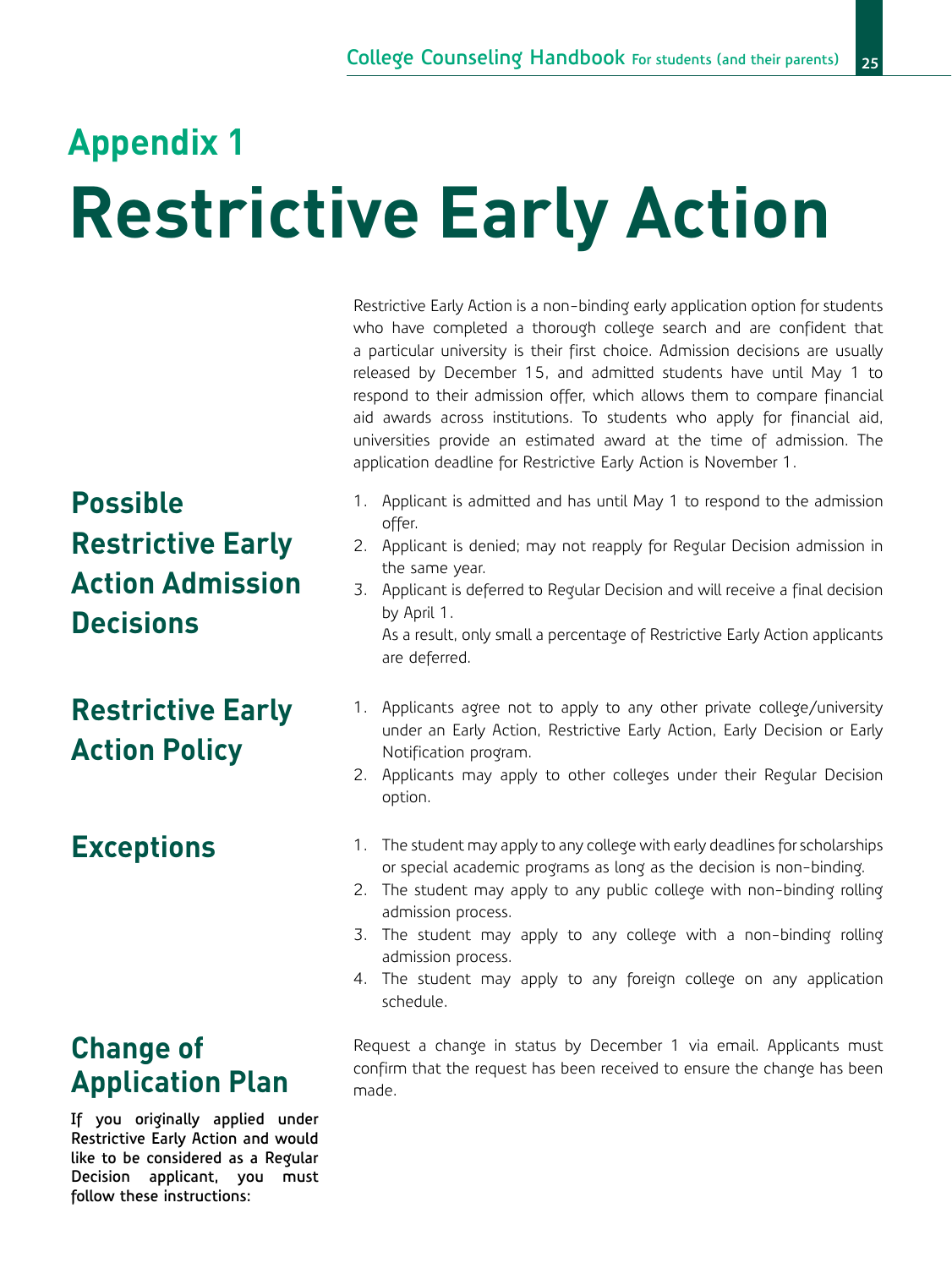### **UCAS Entry requirements Appendix 2**

**Each course has different requirements- usually a mix of qualifications; subjects or exam grades they recommend you should have or be working towards. Make sure you check when searching for courses.**

**How entry requirements work:** the course providers set them as a guide to the kinds of qualifications, subjects and exam grades you need.

- • You might be asked to pass an **admissions test, interview** or **audition**, or a **health check**.
- • Course descriptions often mention other skills, interests or experience it's good to have too – applications can be quite competitive, so look out for these extra details.

#### **Be aware that meeting the entry requirements doesn't mean you'll be guaranteed a place.**

- If you are offered a conditional place, you must meet the conditions you are given to be accepted.
- These conditions can be higher or lower than any entry requirements the course provider has recommended.
- • Course providers have internal benchmarks and although we don't encourage any changes to entry requirements during the academic year, this can happen based on the applications they receive.

If you have any questions about entry requirements please contact the course provider directly.

**Admissions tests:** Many course providers ask you to take an admission test, particularly for certain subjects. They often happen early in the academic cycle, so it's worth researching whether you'll need to take one before you've sent in your application.

### **Qualifications, subjects and exam grades**

#### **Most course providers set entry requirements based on one or a combination of these.**

Sometimes they might only accept quite specific qualifications, subjects or high grades. If this is the case, it'll be stated in their requirements.

Some may recommend a combination – for example a high grade in a certain subject or subjects relevant to the course you're applying for.

Don't worry if you don't meet the exact requirements or your qualification isn't listed. If you have a qualification of a comparable level, it's likely your application will be considered. Feel free to contact the course provider to confirm this.

**UCAS use Tariff points in their entry requirements. This does not apply to you, so ignore it.**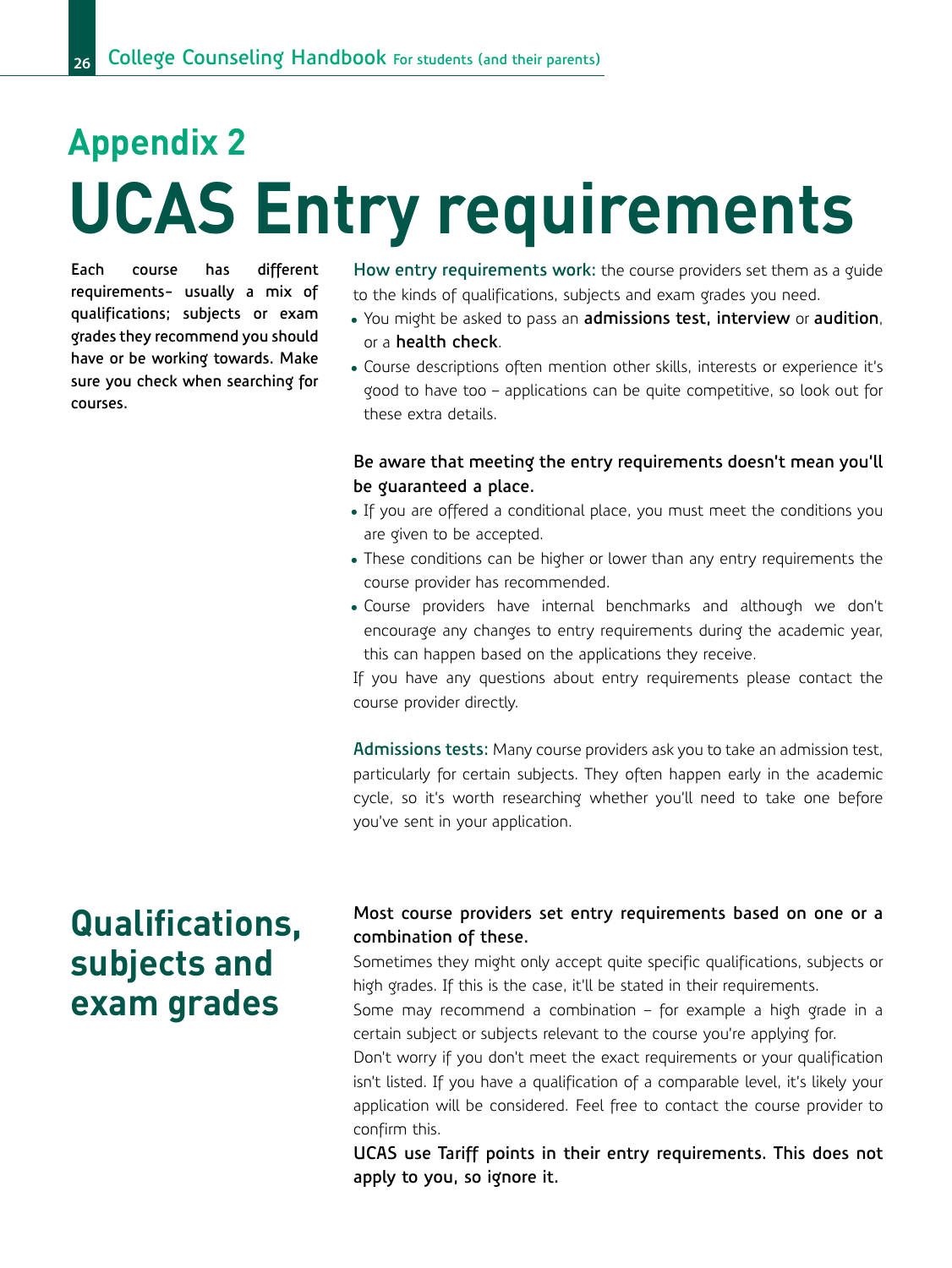### **UCAS International applicants Appendix 3**

### **Reminders for applicants**

If you are applying from outside the UK or EU, **many (but not all!)** universities and colleges will consider your application as long as it is received at UCAS by 30 June. This does not apply to applications for the universities of Oxford and Cambridge, courses in medicine, dentistry, veterinary medicine or veterinary science. For all of these, applicants must apply by 15 October. Universities and colleges **do not guarantee to consider applications** they receive after 15 January, and some popular courses may not have vacancies after that date. Check with individual universities and colleges. **You are advised to apply as early as possible—before or by the normal deadline of January 15**.

**Allow enough time for entry clearance or immigration checks, and to make travel and accommodation arrangements, which can take longer during the summer when immigration departments are busy.**

- Universities and colleges that interview, audition, or request additional work such as an essay or a portfolio, are able to indicate requirements through Courses Search. In addition universities or colleges are able to send invitation on Track as soon as possible.
- Applicants must read and understand the offer they receive from universities and colleges, including when they must achieve their specified conditions.
- If any qualifications have changed since your application was sent to UCAS, you need to notify the universities.
- To secure a place in coming year, all conditions of an offer must be met by August 31. This date applies to applicants wanting to take a gap year or starting their course the next year.
- All personal statements are compared against a library of personal statements held by UCAS and sample statements collected from a variety of websites and other sources. If UCAS finds an applicant has been copied from another source, it will contact the applicant and the universities and colleges the applicant has applied to. The universities and colleges will then take any action they consider to be appropriate.
- Keep contact information as up to date as possible.
- Applicants can choose to nominate someone, e. g. a parent, guardian or adviser, who can discuss their application with UCAS and the universities if you are unavailable.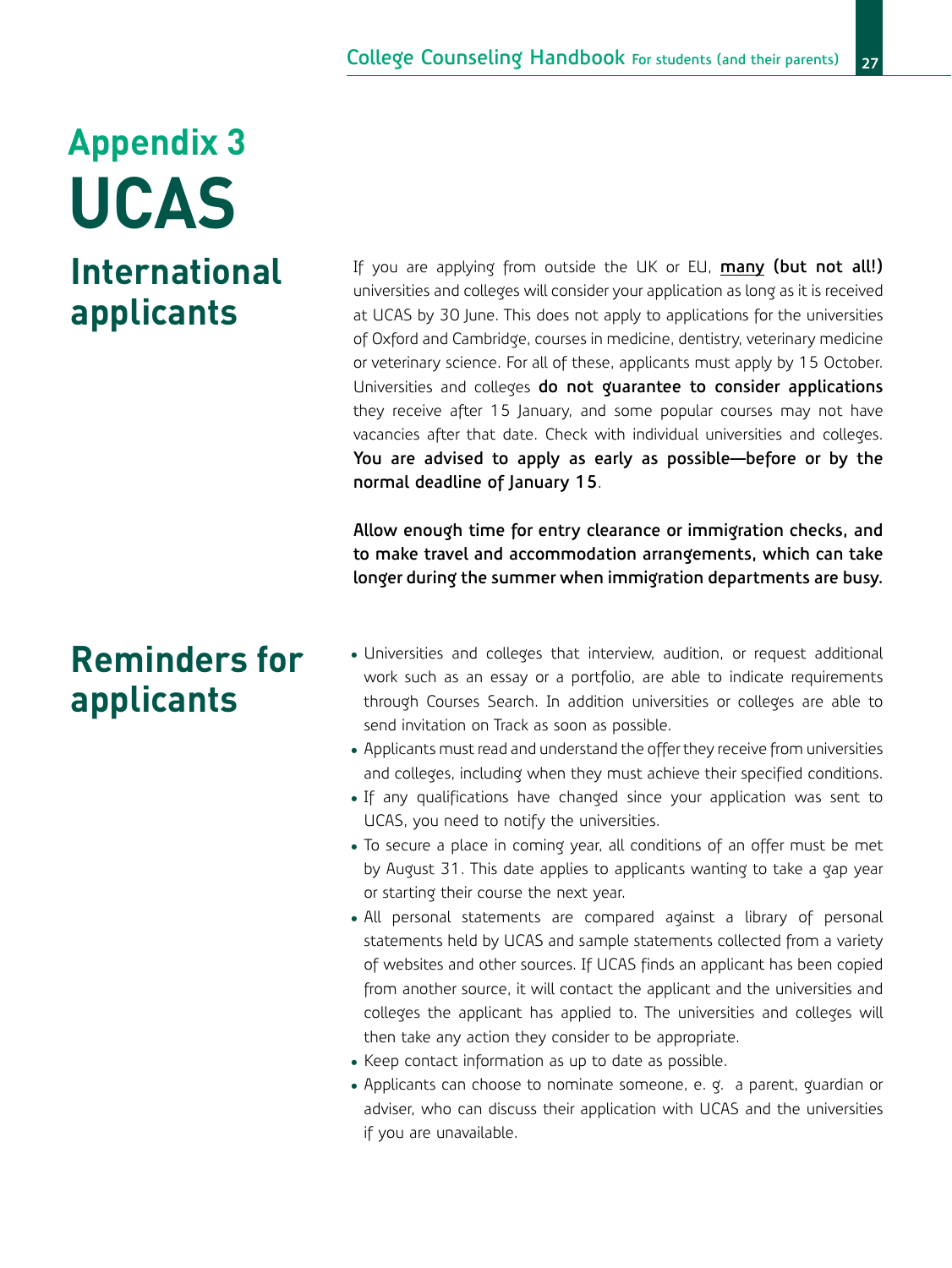### **Summary of Roles This is what we expect from you: Appendix 8**

- 1. Link your phone to your IC email account.
- 2. Keep you parents informed about your plans.
- 3. Check your IC email and Moodle regularly
- 4. Let us get to know you. Come and see us. Talk to us.
- 5. Take an active role in the college application process. Be pro-active.
- 6. Attend to college rep visits.
- 7. Attend the Saturday morning application workshops (Grade 12).
- 8. Work on maintaining good grades to increase your chances of getting into the university of your choice (Remember that US colleges want a transcript that includes Grades 9 – 12).
- 9. DO something productive, constructive, or something you feel passionate about during the summers.
- 10. If you travel in the summers, try to visit some of the universities you are considering.
- 11. Start asking questions in Grade 10. Some of the decisions you make in that year will affect your qualifications for colleges abroad.
- 12. Read. It is the only way to improve your SAT scores significantly. Of course courses and the one period a week in your English class will help you become more familiar with the test format and skills. As the Critical Reading component is a language skill, you must understand that someone who scores high in that part is someone who reads more than the required text at school. It does not have to be novels. Read highquality newspapers or magazines like National Geographic, Premiere (films), the New York Times, the Guardian, the Economist, for example. Listen to the BBC. Watch documentaries.
- 13. If you are planning to apply for medical sciences or law in the UK, or to Oxford or Cambridge, you should start planning your application in Grade 11, as there are other external tests required.
- 14. 12th Graders: Keep the CCO informed and up to date about your decisions to apply and the responses you get.
- 15. Remember all your usernames and passwords.
- 16. ABIDE BY PROCEDURES THAT HAVE BEEN DESIGNATED –including the materials, recommendations letters, and reference request forms.
- 17. ABIDE BY THE TIME FRAMES THE CCO HAS PROVIDED. Otherwise, we cannot guarantee that your request will be processed in time. DO not pressure your teachers into writing you letters of recommendation without providing them with enough time.
- 18. 18.Know that every educational institution has a code. For the US, it is called a CEEB code. For IC it is 685300. Include this when you register for SAT or request scores.